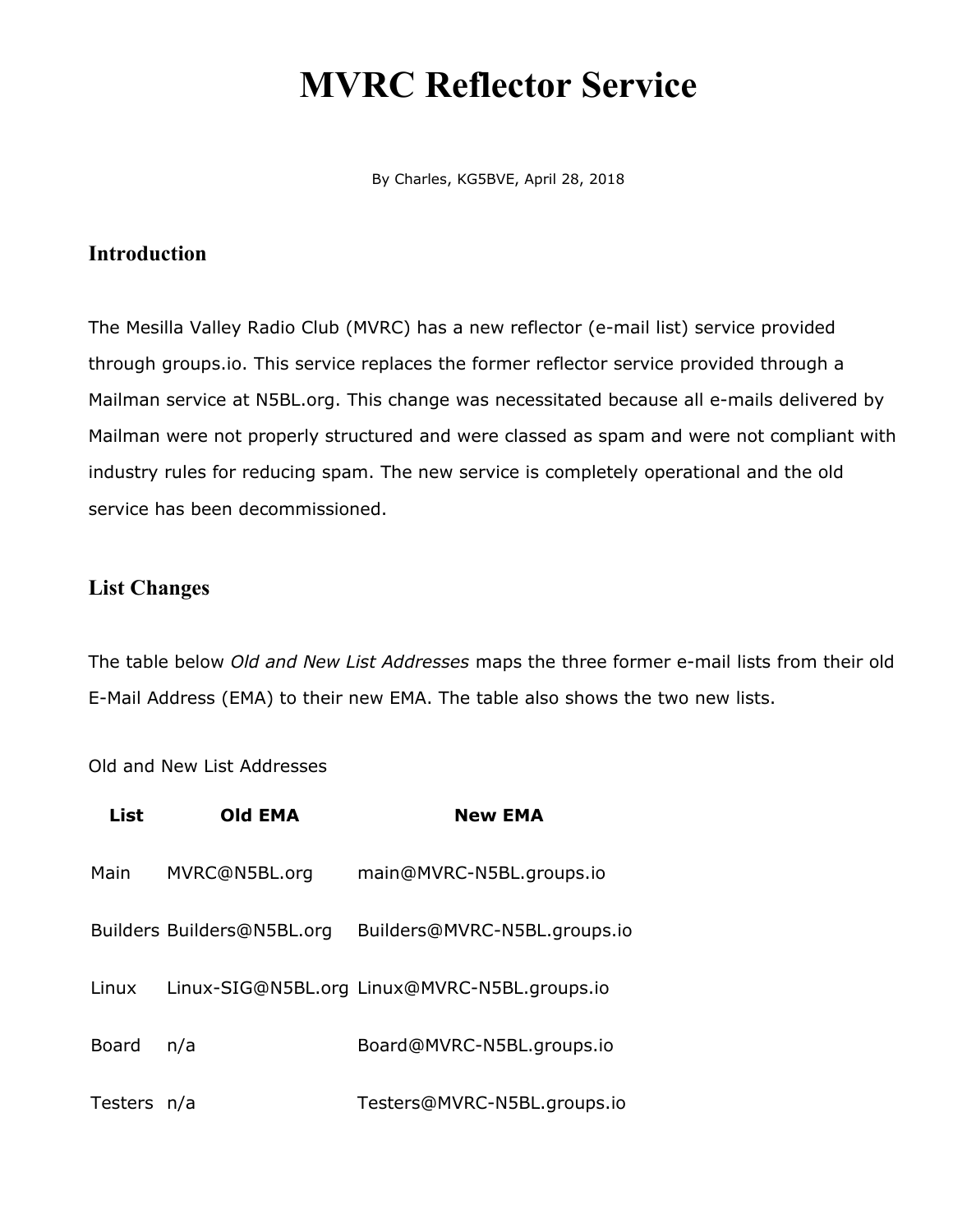### **Purpose of Each Reflector List**

The purpose of each reflector list and who is on each list follows.

### **Main List**

All MVRC reflector subscribers are on the *Main* reflector list. The *Main* list is open to MVRC members and to the public who want to follow the activities of MVRC. If you are a new MVRC Member, you will receive an *Invite* E-Mail to subscribe to the *Main* list. To subscribe to any other MVRC list, you must first subscribe to the *Main* list. To respond to an *Invite* E-Mail or to subscribe, see the *How to Subscribe* section below.

Messages sent to the *Main* list should be of interest to all subscribers of the list. If your message is mostly of interest to MVRC Builders group or the MVRC Linux group, then address your message to a group and not to the entire list. Also, if this is your first message and you want to see if it working for you, send your test message to the *Testers* list. If your message doesn't bounce back to you, then everything is working.

### **Builders List**

The *Builders* list addresses subscribers who are interested in building almost anything, especially amateur radio equipment, e.g., antennas, radios, transmitters, transceivers, filters, kits, etc. If you are building anything, this is the list to be on!

You do not have to be a subscriber to the *Builders* list to send a message to this list. Messages sent to the *Builders* list should be of interest to builders. If you are not sure, ask someone, especially the list moderator.

To subscribe to the *Builders* list you must be on the *Main* list first. To subscribe, see the *How to Subscribe* section below.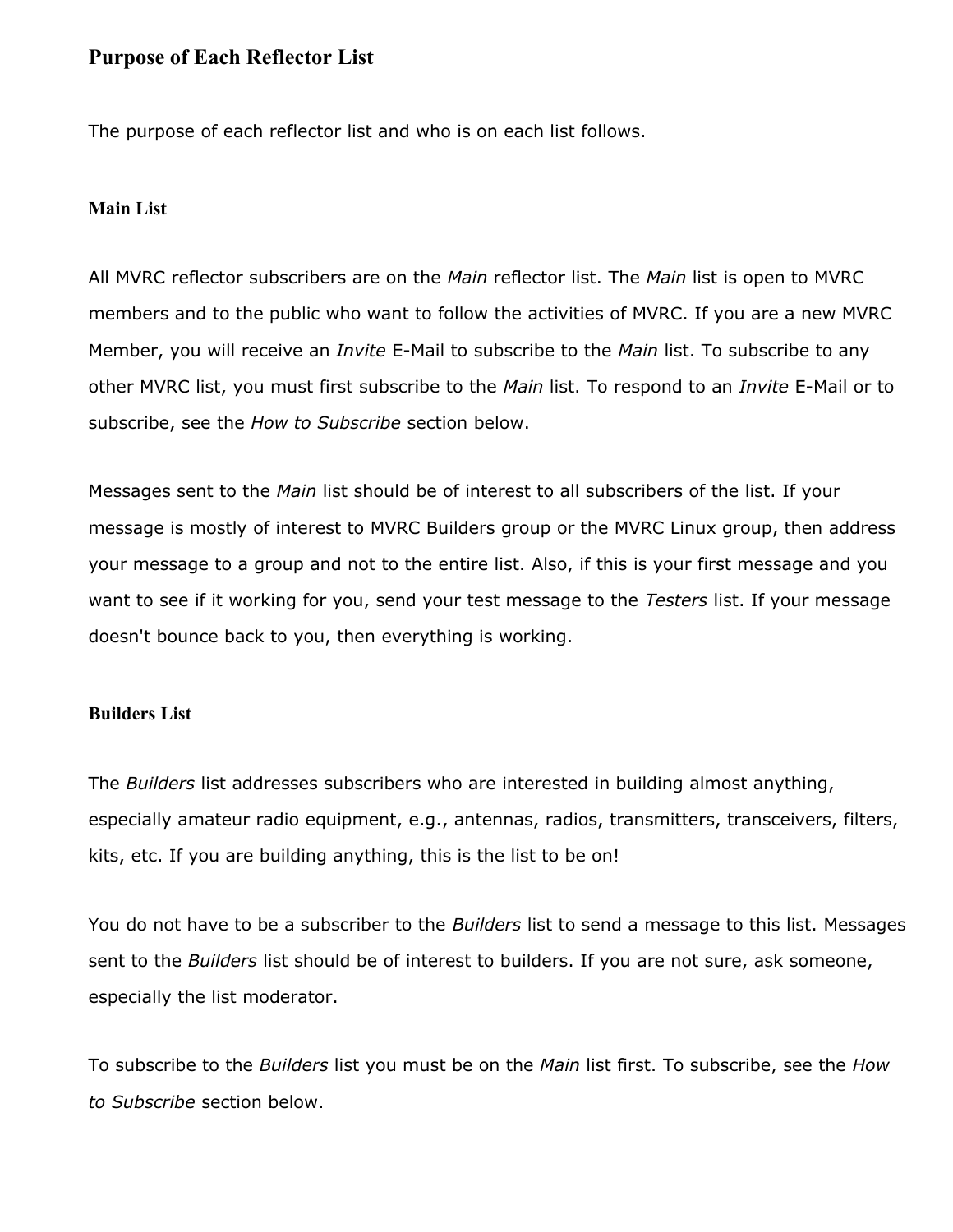### **Linux List**

The *Linux* list subscribers have an interest in everything associated with the Linux Operating System. This includes installing Linux, configuring, and operating using a GUI or CLI.

You do not have to be a subscriber to the *Linux* list to send a message to this list. Messages sent to the *Linux* list should be of interest to subscribers using the Linux Operating System. If you are not sure, ask someone, especially the list moderator.

To subscribe to the *Linux* list you must be on the *Main* list first. To subscribe, see the *How to Subscribe* section below.

### **Board List**

The *Board* list provides an easy way for MVRC members, MVRC Officers, and MVRC Directors to exchange messages among the entire list. This list is maintained by the MVRC Secretary who will add and remove subscribers as needed.

MVRC Members are encouraged to use the *Board* list when they want to bring a topic to the attention of the entire MVRC Board. Using this list will cause the topic to be discussed among the Board Members and at the next MVRC Board Meeting.

To subscribe to the *Board* list you must be on the *Main* list first and you must be an MVRC Officer or an MVRC Board Member. If you are an MVRC Officer or MVRC Board Member, you will be subscribed by the MVRC Secretary.

### **Testers List**

The *Testers* list is used for testing the reflector service and when problems need to be resolved. Any MVRC Reflector Subscriber may send a message to this list to confirm that the service is working for them.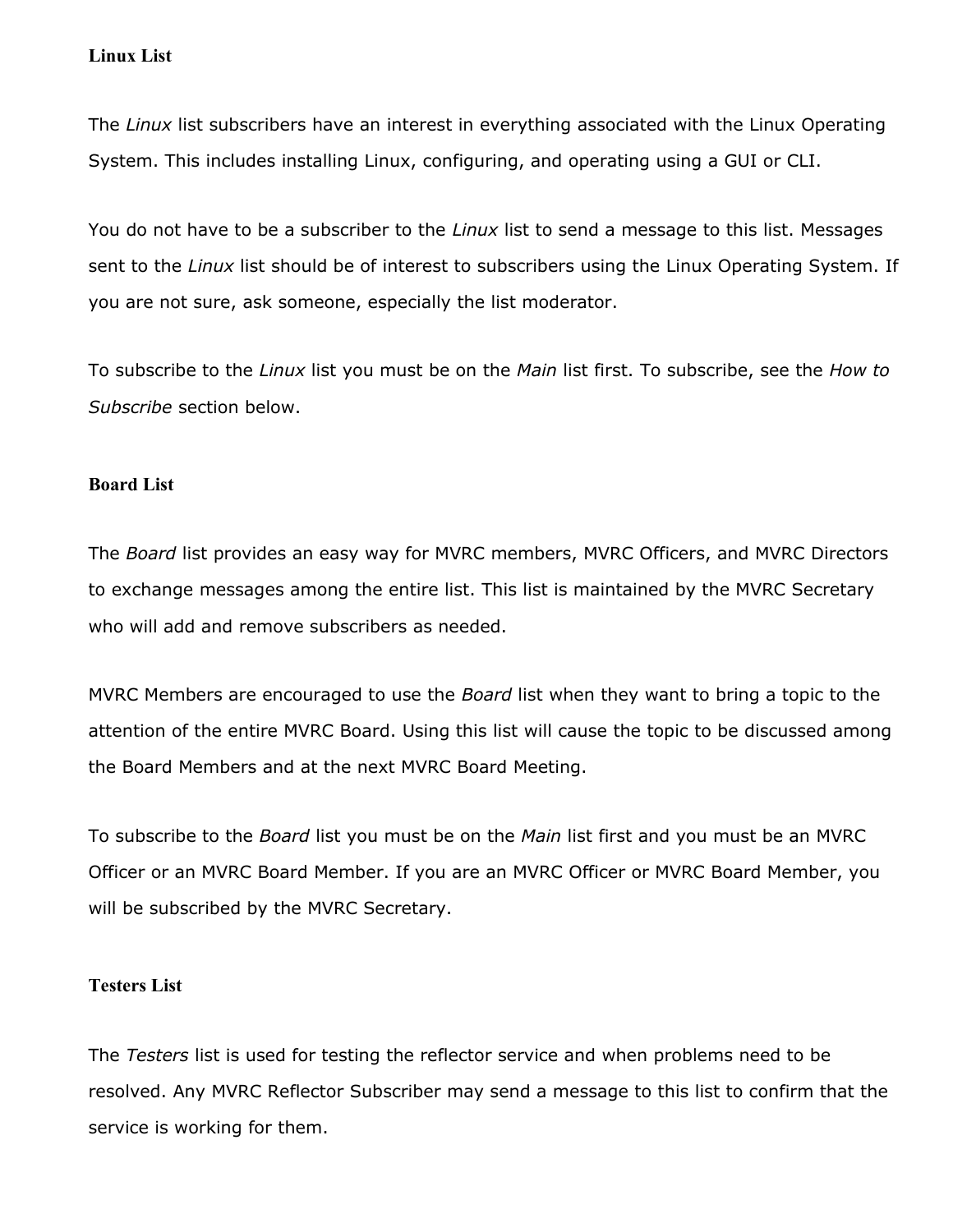To subscribe to the *Testers* list you must be on the *Main* list first. To be an MVRC Tester, you must be an MVRC Member. To subscribe, see the *How to Subscribe* section below.

### **E-Mail Addresses**

E-Mail Addresses usually have the form *local-part***@***domain*. Where: *local-part* is the user's Id and identifies the mailbox and *domain* identifies the E-Mail service. For example, in the E-Mail address *KG5BVE***@***gmail.com*, *KG5BVE* is the *local-part* which is the name of the user's mailbox and *gmail.com* is the name of the *domain* and identifies the E-Mail service hosting the user's mailbox.

There is a second form of E-Mail addresses where the *local-part* has the format: *mailbox***+***detail* and is followed by **@***domain*. For example, in the E-Mail address *KG5BVE***+***test***@***gmail.com* where, *KG5BVE***+***test* is the *local-part* and *gmail.com* is the name of the *domain* and identifies the E-Mail service. Further, the *local-part* has the format *mailbox***+***detail* where *KG5BVE* is the *mailbox*, **+** is the separator, and *test* is the *detail*. This format of E-Mail address is called *Subaddressing* and is supported by *groups.io*, the service that hosts the MVRC Reflector Service.

The MVRC Reflector Service uses the *Subaddressing* provided by *groups.io* as outlined in the Table *Subaddressing Operators* that follows. Please note that these operations only apply to the List you identify in the E-Mail address and not to all your List subscriptions.

### Subaddressing Operators

### **Operator Function**

+subscribe Subscribes the *Originator* to the addressed list.

+unsubscribe Unsubscribes the *Originator* from the addressed list.

+owner Sends this E-Mail to the *Owner* of the addressed list.

+help Requests help in using the addressed list.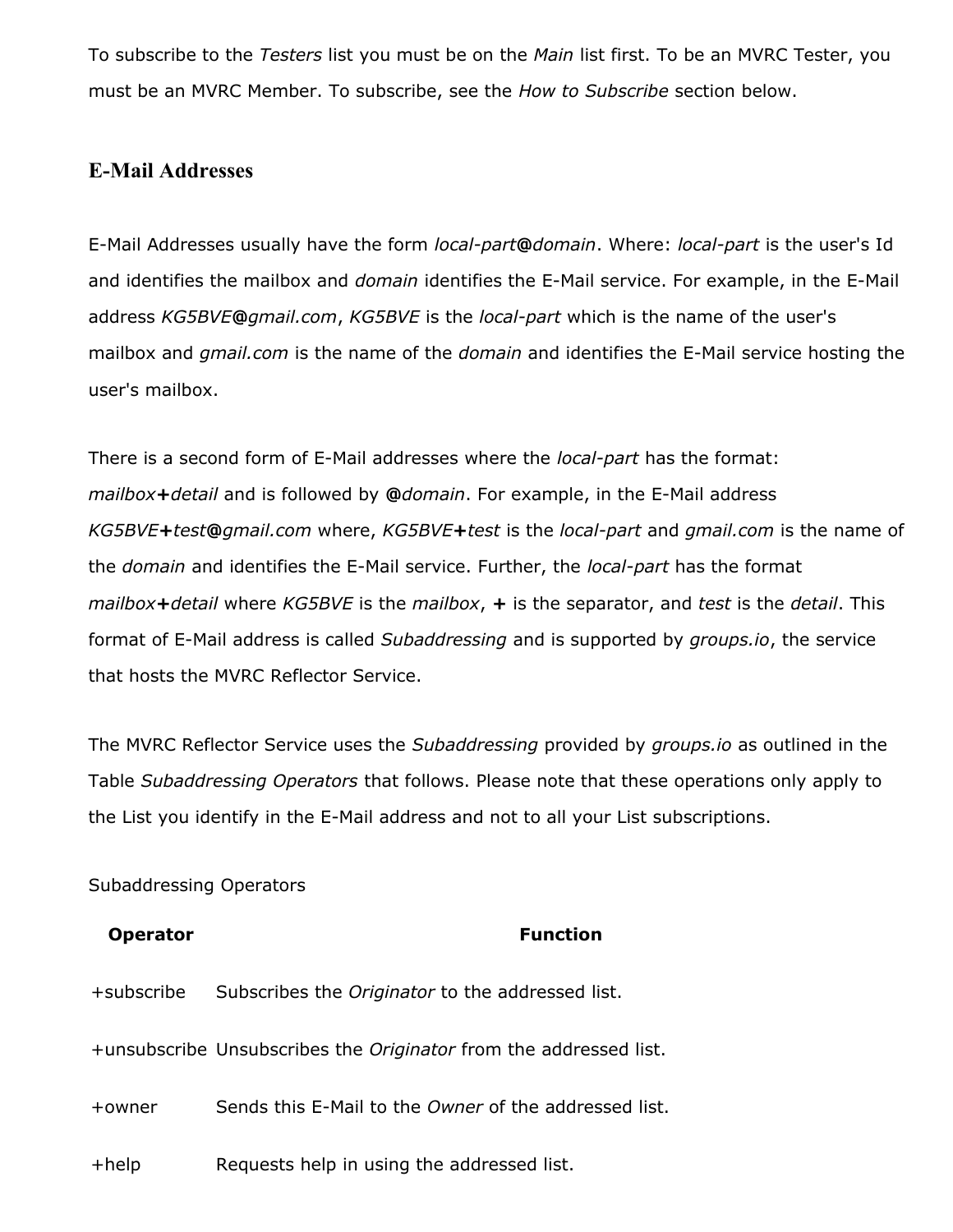| +digest     | To receive plain digests instead of individual messages from the addressed list.                          |  |
|-------------|-----------------------------------------------------------------------------------------------------------|--|
| +fulldigest | To receive full featured digests instead of individual messages from the<br>addressed list.               |  |
| +summary    | To receive a daily summary instead of individual messages from the addressed<br>list.                     |  |
| $+$ single  | To receive individual messages instead of digests or a summary from the<br>addressed list.                |  |
| $+$ special | To only receive special messages from the addressed list.                                                 |  |
| +nomail     | To stop receiving messages via email from the addressed list (you may still<br>read messages on the Web). |  |

By combining the List Name (see Table *Old and New List Addresses*) with a Subaddressing Operator (see Table *Subaddressing Operators*) followed by the MVRC Reflector Service Domain Name (**@***MVRC-N5BL.groups.io*), an E-Mail address can be composed to manage your subscription.

### **Subscribing and Unsubscribing**

Subscribing and Unsubscribing to the MVRC Reflector service can be performed by E-Mail or On-Line. The easiest method is by sending an E-Mail. These methods are described in the subsections below.

### **How to Subscribe**

Subscribing to an MVRC Reflector List can be accomplished using one of the following methods.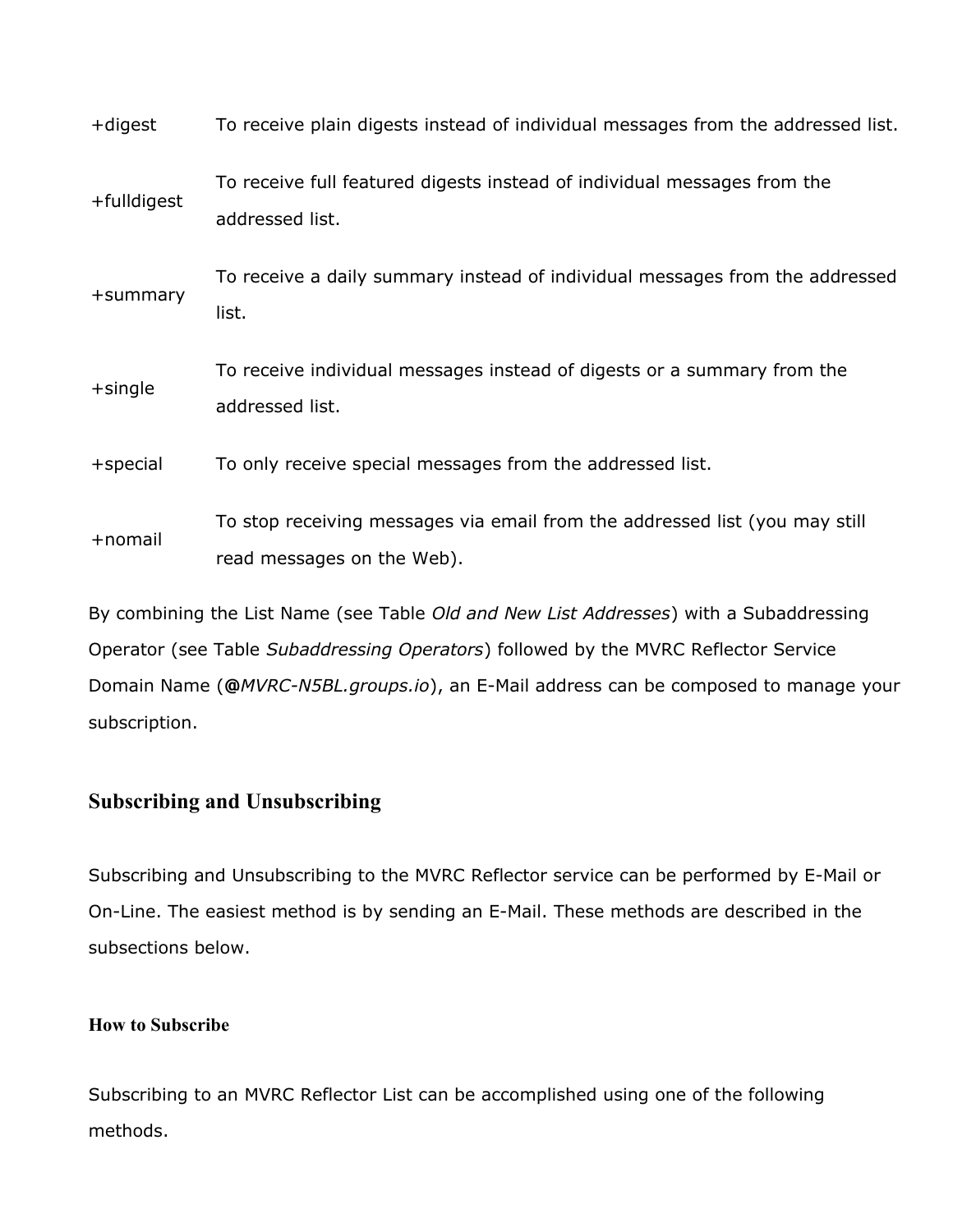If you received an *Invite* Message and you want to subscribe, then just click **Reply** then click **Send**. Do not add or remove any text. You will promptly receive a confirmation response message. If you don't want to subscribe, just ignore the *Invite* Message. The *Invite* Message will remain active for several weeks and if you later decide to subscribe you can reply to the *Invite* Message.

#### **Subscribing by E-Mail**

To subscribe to an MVRC Reflector List, send an E-Mail to the address *list***+subscribe@MVRC-N5BL.groups.io**. Change *list* in the address to the name of the List from Table *Old and New List Addresses*.

#### **Subscribing On-Line**

Using your Web Browser, visit Web Page **https://MVRC-N5BL.groups.io/g/***list*. Change the *list* in the address to the name of the List from Table *Old and New List Addresses*. Click the button *Apply For Membership in This Group*. On the resulting page, fill-in your full E-Mail Address and click the button *Confirm Email Address*. An E-Mail will be sent to the entered E-Mail Address. When you receive the E-Mail, just click *Reply* and then click *Send*. If you are subscribing to the Main List, your subscription request will be sent to the List Owner for approval. As long as your E-Mail Address doesn't look like a spammer and your Domain Name is real, you will be approved. If you are already subscribed to the Main List, your approval will be automatic without any human intervention.

#### **How to Unsubscribe**

Unsubscribing from an MVRC Reflector List can be accomplished using one of the following methods.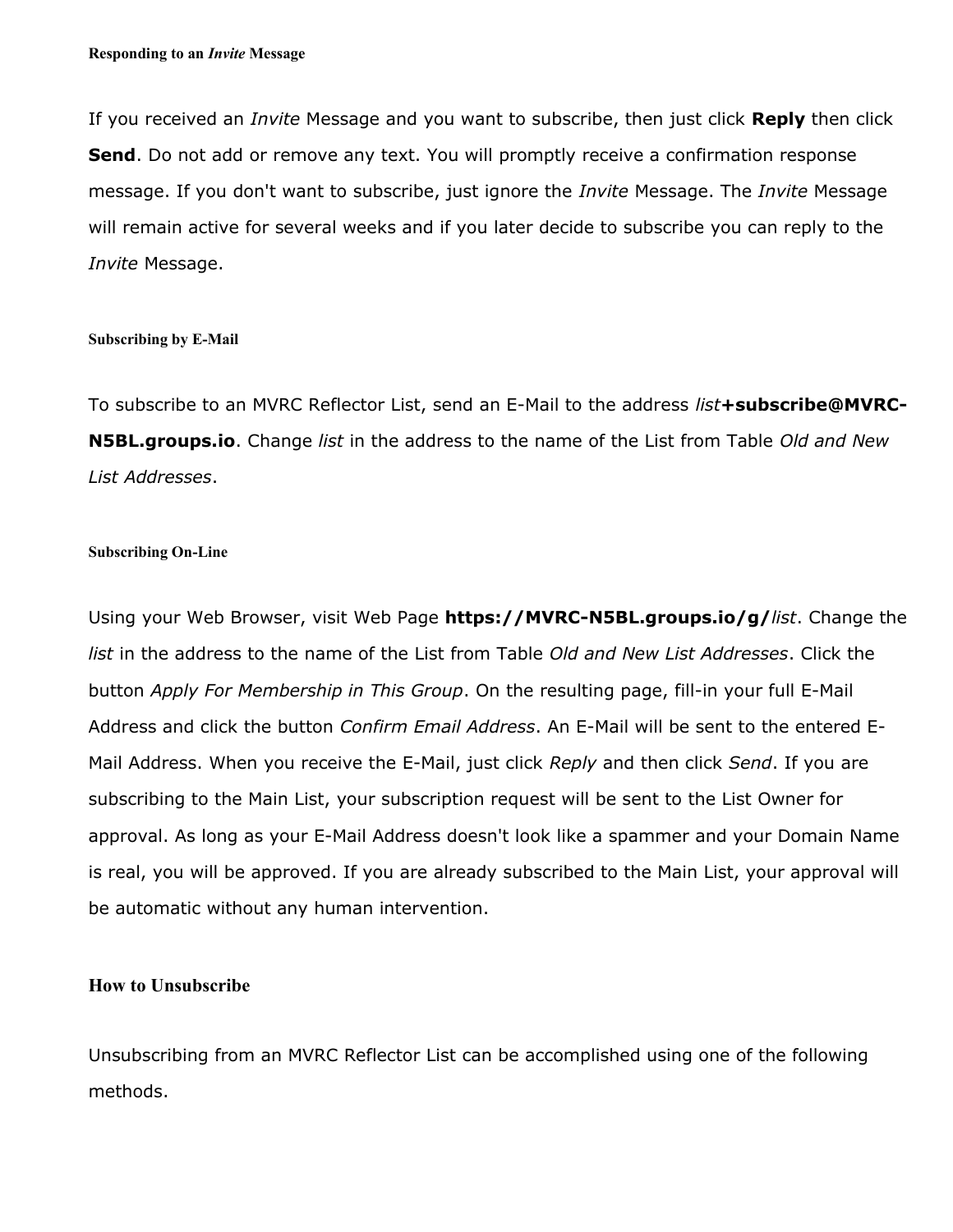To unsubscribe from an MVRC Reflector List, send an E-Mail to the address *list***+unsubscribe@MVRC-N5BL.groups.io**. Change *list* in the address to the name of the List from Table *Old and New List Addresses*.

#### **Unsubscribing On-Line**

To unsubscribe from a MVRC Reflector List, use your Web Browser and visit **https://MVRC-N5BL.groups.io/g/***list*. Change the *list* in the address to the name of the List from Table *Old and New List Addresses*. Follow the instructions on the resulting Web Page.

### **Posting to a List**

To address an E-Mail Message for posting to a List, construct the E-Mail Address as *list***@MVRC-N5BL.groups.io**. Change *list* in the address to the name of the List from Table *Old and New List Addresses*. Add a meaningful Subject line and add your message to the Body. After reviewing an editing, click Submit. Your message will be sent to the subscribers on the List.

### **Replying to a List Message**

Replying to E-Mail Messages you receive from the MVRC Reflector Service requires some careful considerations. First, you have to consider whether to use the *Reply* functions of your E-Mail User Agent (e.g., Outlook, GMail, etc.) or use the links provided in the message you received. Second, you have to consider whether to reply to the List or to the Message Originator.

If you just click your User Agent's *Reply* button, you will be sending your reply to the entire List because the received Message has the *Reply-to* field set to the List address. This is a habit most E-Mail users have because for non-List messages the *Reply-to* field is set to the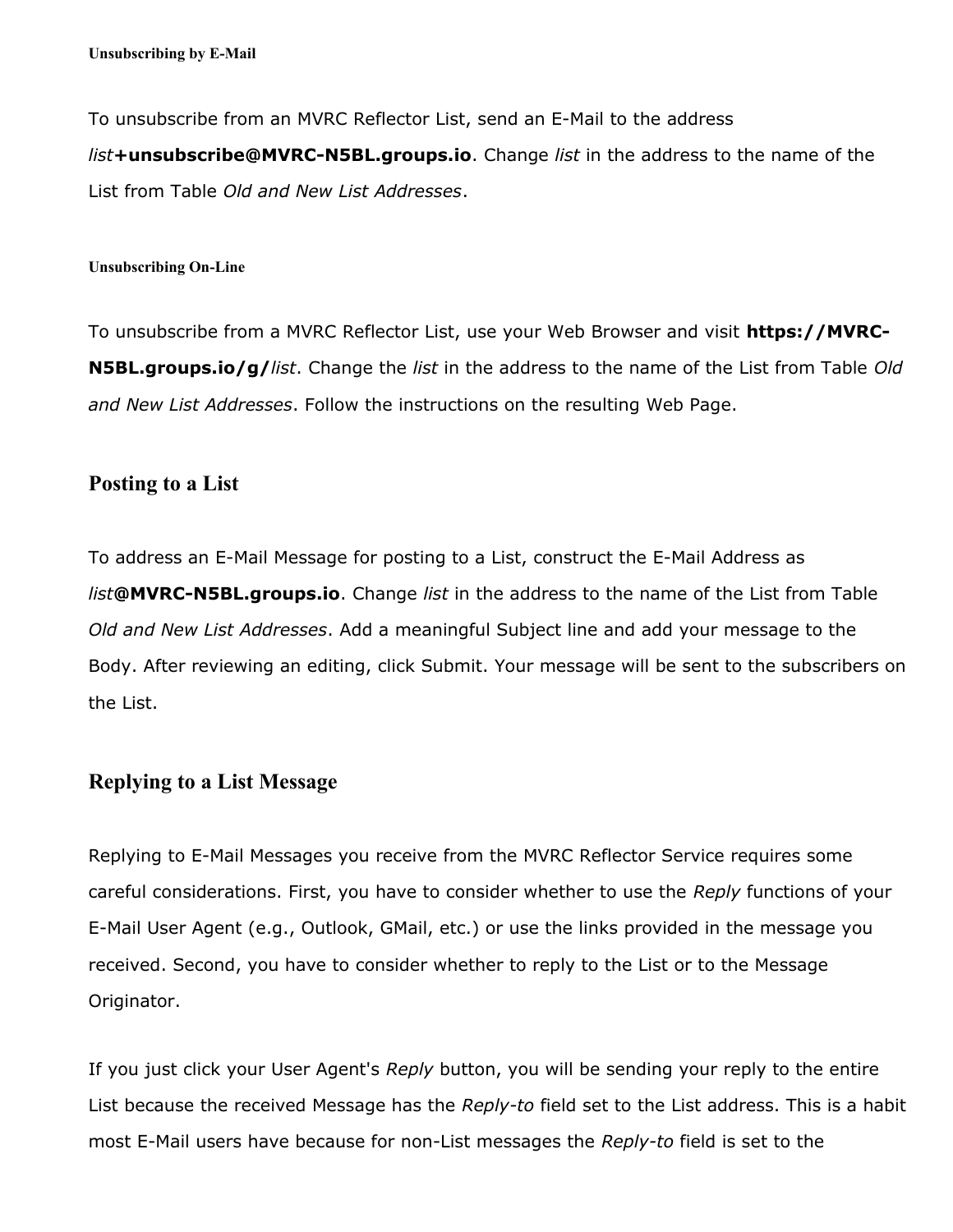Originator's address. Normally, if you want to reply to the List using your User Agent, you would select the *Reply to All* option. For many User Agents, the *Reply to All* option is only seen if there are multiple addresses that the Message you received was sent to. Messages from a MVRC Reflector List only has one Address so, it you use this option your reply will be sent to the List and you will get a non-delivery notice for an invalid Address. My recommendation is to use the *Reply* links at the end of the List Message.

For the second consideration, you must answer a simple question: "Is your reply important for the entire List to know in order for the information in the current thread to be coherent?". If you answer "No", then click the *Reply to Originator* link, otherwise click the *Reply to Group* link.

### **Other Subscriber Actions**

There are other subscriber actions that can be performed by sending E-Mails or visiting your subscription account at *groups.io*. These are described in the following subsections.

#### **Help Operation**

Help can be obtained by sending a Help Operation E-Mail to a list. Construct the E-Mail Address as *list***+help@MVRC-N5BL.groups.io**. Change *list* in the address to the name of the List from Table *Old and New List Addresses*. No Subject or Body content is required. After you send the request, the MVRC Reflector Service will automatically send you an E-Mail containing information on using and managing your subscription to the list.

#### **Digest Operation**

To receive postings to the List as a digest send an E-Mail to *list***+digest@MVRC-**

**N5BL.groups.io**. Change *list* in the address to the name of the List from Table *Old and New List Addresses*.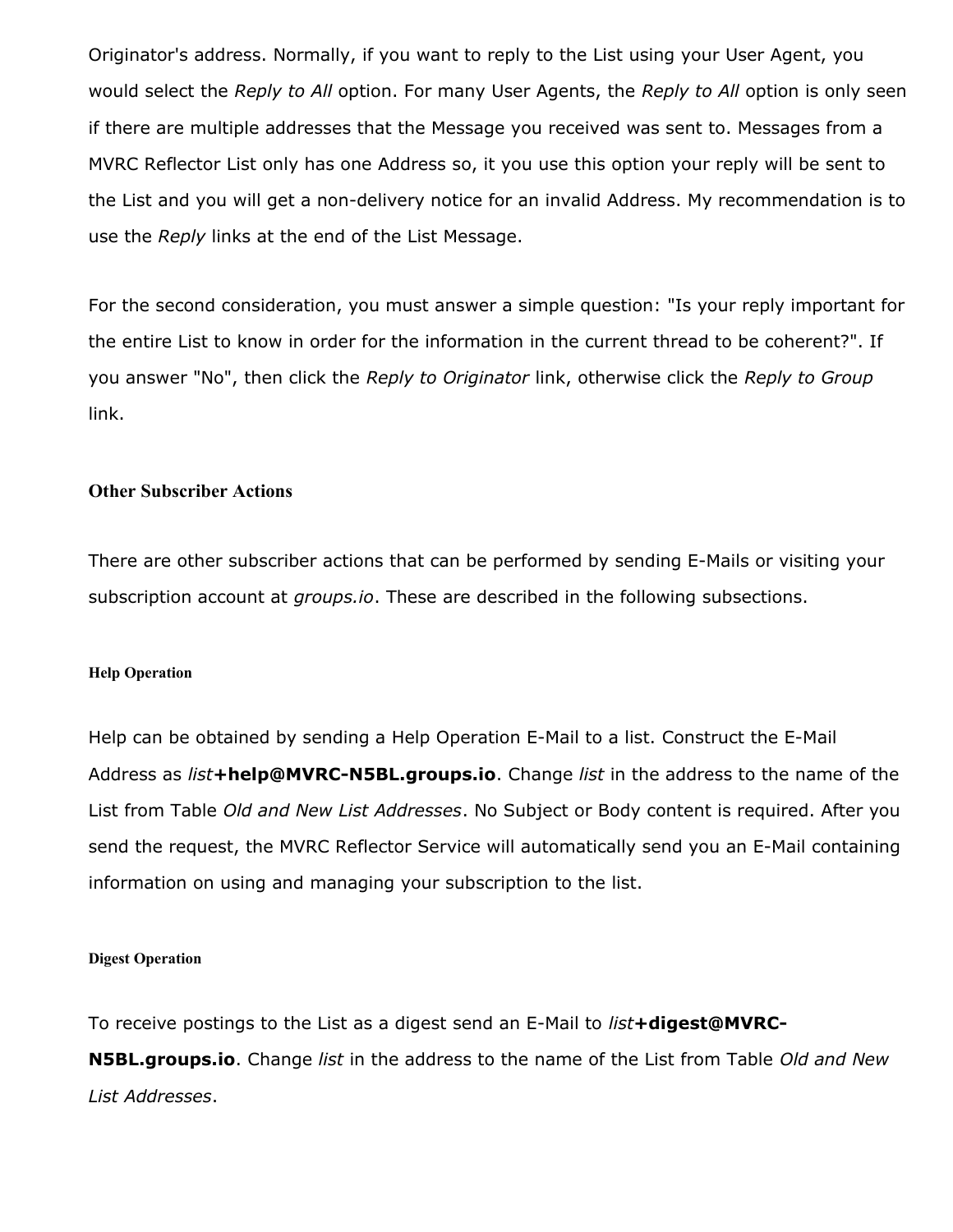To receive postings to the List as a full digest send an E-Mail to *list***+fulldigest@MVRC-N5BL.groups.io**. Change *list* in the address to the name of the List from Table *Old and New List Addresses*.

#### **Summary Operation**

To receive a daily summary of Messages posted to a List send an E-Mail to *list***+summary@MVRC-N5BL.groups.io**. Change *list* in the address to the name of the List from Table *Old and New List Addresses*.

#### **Single Operation**

To receive each posting to a List as a single message send an E-Mail to *list***+single@MVRC-N5BL.groups.io**. Change *list* in the address to the name of the List from Table *Old and New List Addresses*. This is the default setting when you subscribed to the List.

#### **Special Operation**

To only receive special Messages from a List send an E-Mail to *list***+special@MVRC-**

**N5BL.groups.io**. Change *list* in the address to the name of the List from Table *Old and New List Addresses*.

#### **Nomail Operation**

The NoMail option is disabled in the MVRC Reflector Service.

### **Reflector List Etiquette**

Even E-Mail has etiquette that should be followed. When it's not followed there will be other subscribers that will remind you. Some reminders will be emotional responses because your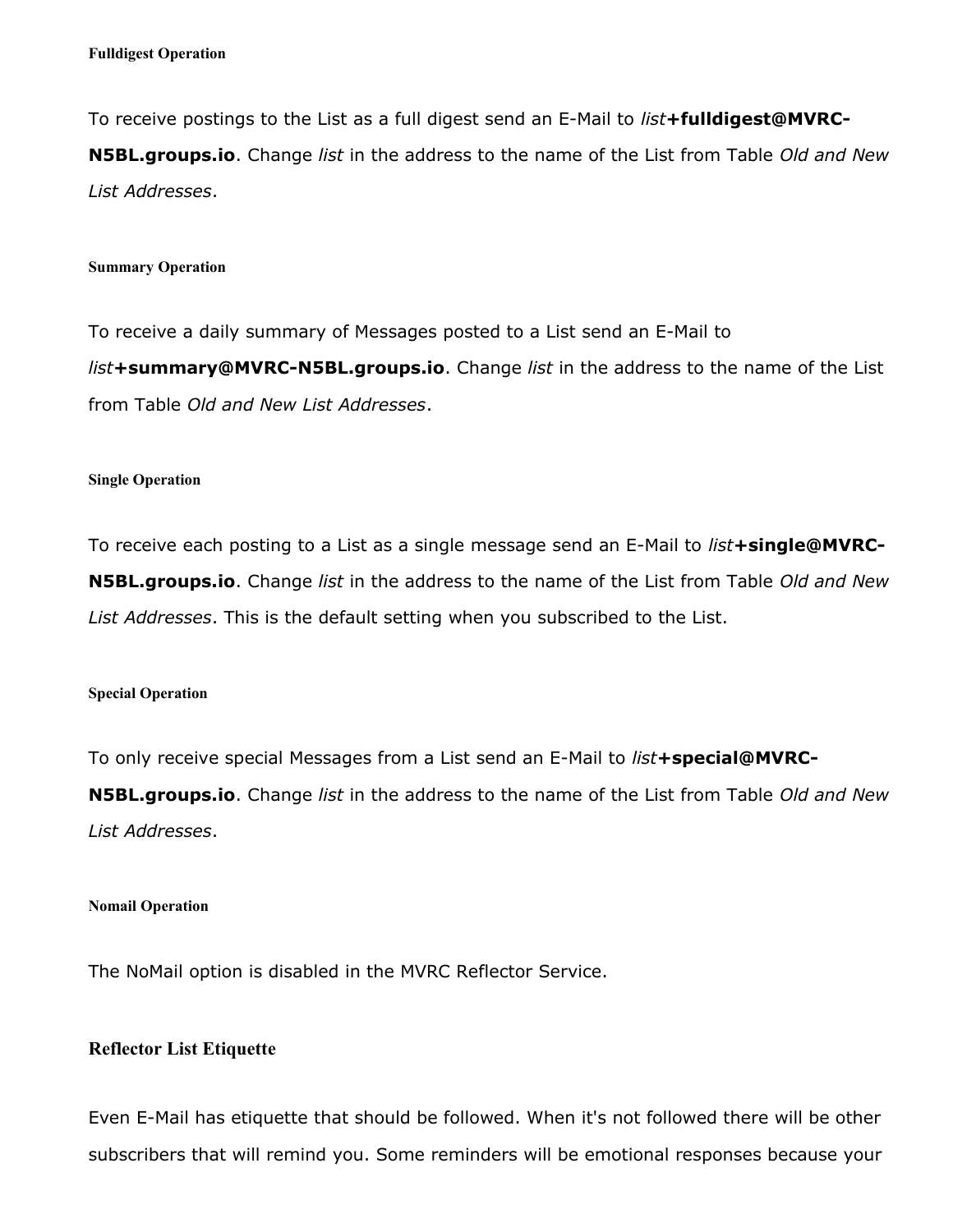breach of etiquette has touched a nerve ending. An apology should clear the emotional atmosphere and quiet the situation. Remember, bad etiquette is a reflection on you. So, what are these etiquette manners that should be followed? The following list was taken from *Heinz Tschabitscher* Web Page *https://www.lifewire.com/fundamental-email-etiquette-1171187*.

- 1. Take Another Look Before You Send a Message
- 2. Do Not Default to "Reply All"
- 3. Keep Emails Short
- 4. Properly Format Your Email Replies (and Be Lazy)
- 5. Write Good Email Subject Lines
- 6. Clean Up Emails Before Forwarding Them
- 7. When in Doubt, Send Plain Text Email, Not Rich HTML
- 8. Do Not Forward Email Hoaxes
- 9. Use Antivirus Software, Keep Up to Date, and Scan for Free
- 10.Explain Why You Forward
- 11.Do Let People Know Their Email Has Been Received
- 12.Ask Before You Send Huge Attachments
- 13.Talk About One Subject per Email Only
- 14.Punctuation Matters; in Emails Too
- 15.Use Acronyms Sparingly
- 16.Resize Pictures to Handy Proportions for Emails
- 17.Writing in All Caps is Like Shouting
- 18.Be Careful with Irony in Emails
- 19.Catch Typos by Printing Your Emails
- 20.How to Avoid Embarrassing Emails
- 21.Set Your System Clock Right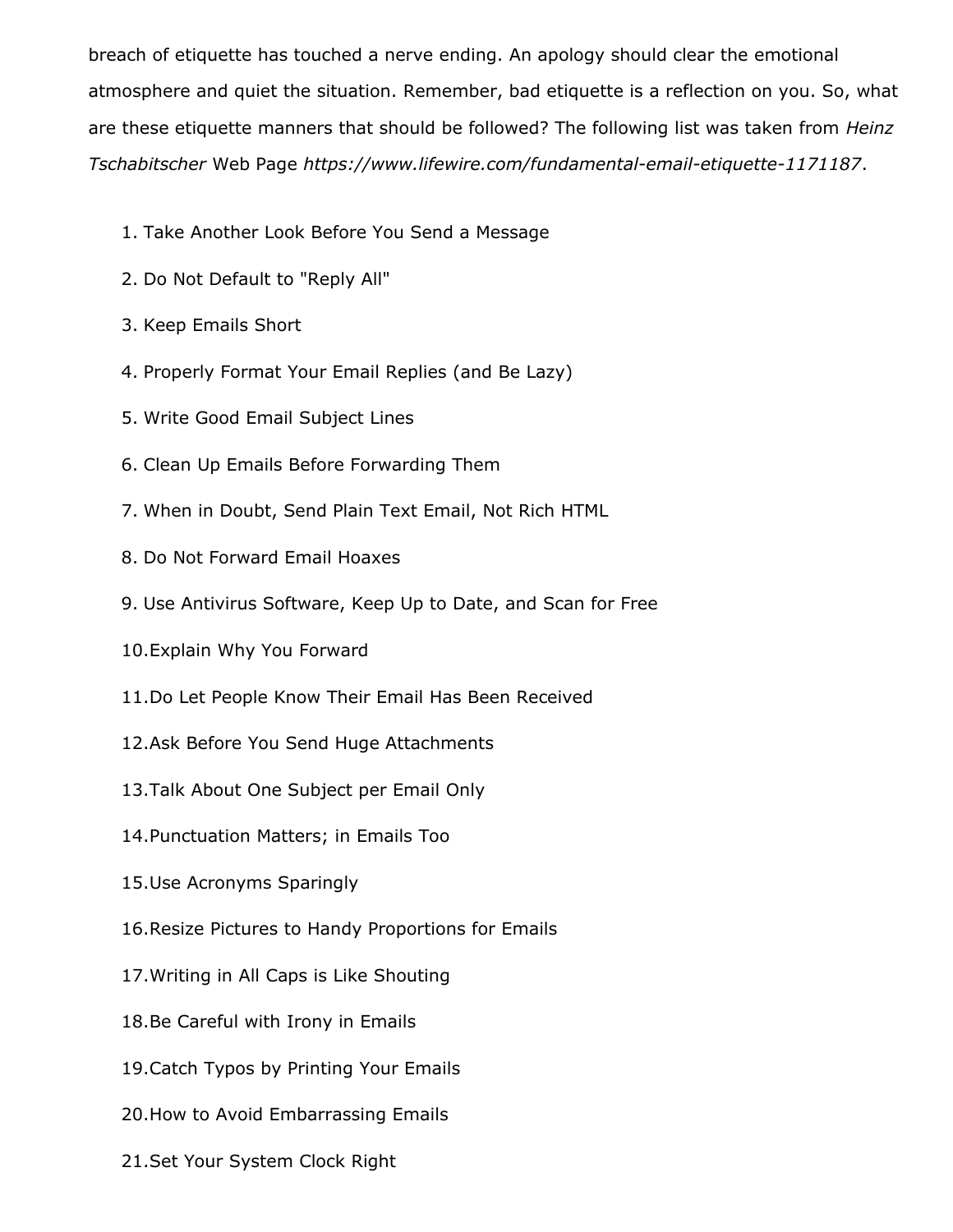22.In Doubt, End Emails with "Thanks"

23.Where to Put Your Signature

24.Wondering "How to Put That in Writing", Write "That"

25.Compress Files Before Sending Them via Email

26.Avoid "Me Too" Messages

If you need more understanding of the "manners", visit the source Web Site.

### **Spam**

There should not be any spam getting through to the MVRC Reflector Service. However, every firewall has holes that haven't been discovered yet so, some spam may get through. The public (everyone on the Internet) can send a message to any of the MVRC Reflector List addresses. If the originator of the message is not a subscriber of the addressed list, the message will be held, the list moderator(s) will be notified, and a moderator will delete the message or allow the message to be distributed to the list subscribers.

The host, groups.io, has a spam filter that will catch messages that have been reported as spam and we won't see these messages. This is the same filter that gmail.com and other large E-Mail service providers use.

If you do receive a message that you consider as spam and you report it as spam through your E-Mail Service Provider, your MVRC Reflector Service will be canceled. To regain your subscription, re-Subscribe. The preferable action to spam is to just delete the spam message. The List Moderator will also be seeing the same message and will take action on the spam. Unfortunately, there is no UnSend operation.

The following is standard groups.io Help information.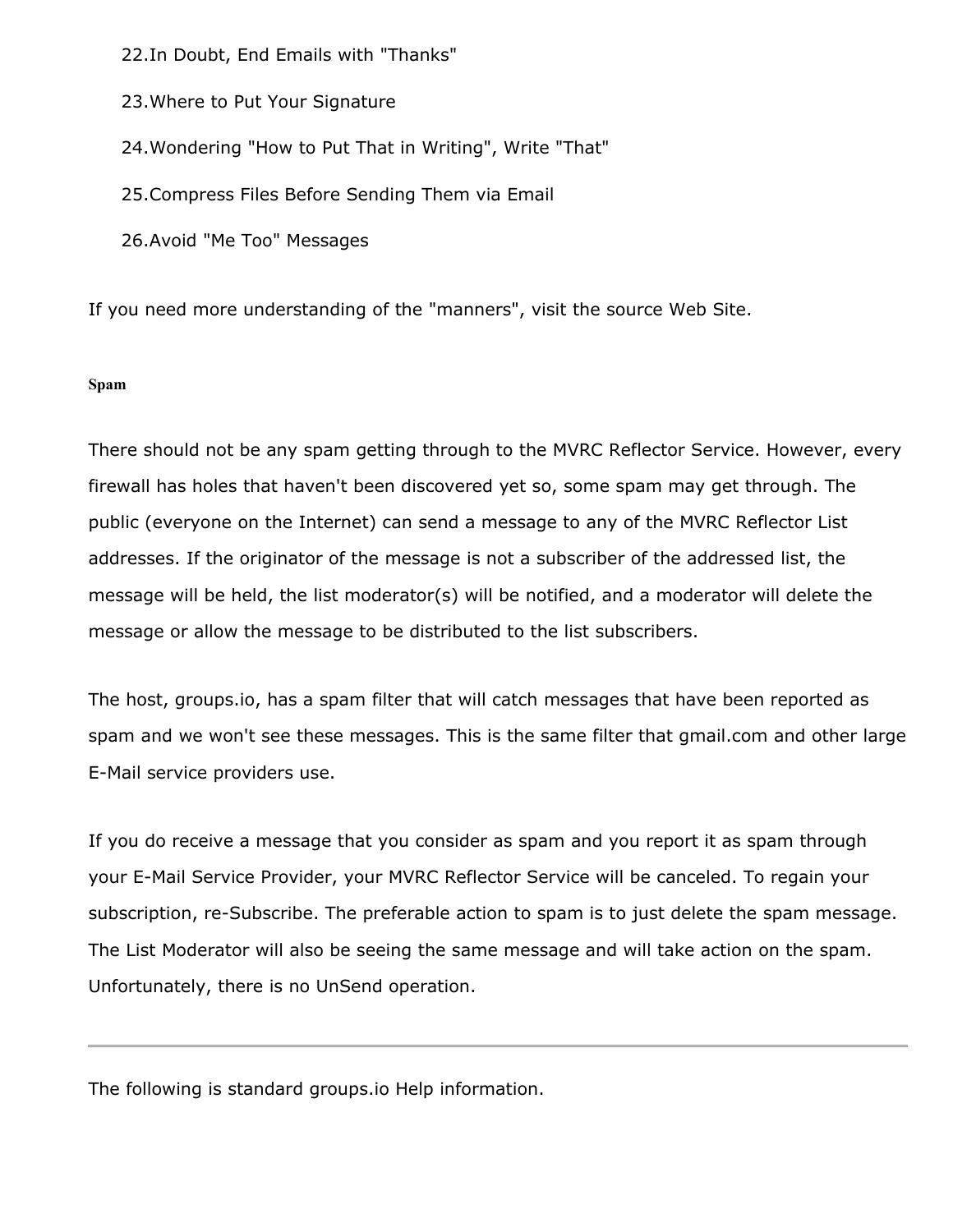# **Definitions**

### **Account**

An *account* consists of all the groups.io-associated information about a user, such as which group or groups they subscribe to, their password, and all of their preferences and settings. An account is identified by its email address.

### **Archive**

The *archive* of a group consists of all messages posted to the group, except messages that have been deleted. It is displayed in a chronological list by clicking on "Messages" on the groupâ€<sup>™</sup>s home page.

### **Bounce**

A *bounce* happens when an email message cannot be delivered. Possible reasons include an incorrect email address, a full mailbox, or a problem connecting to an email server.

### **Hashtag**

A *hashtag* is a word or unspaced phrase prefixed with the hash character, #. You tag a message with a hashtag by including it within or at the end of the subject line of the message.

### **Integration**

An *integration* is a connection from a groups.io group to another service such as Facebook and Github.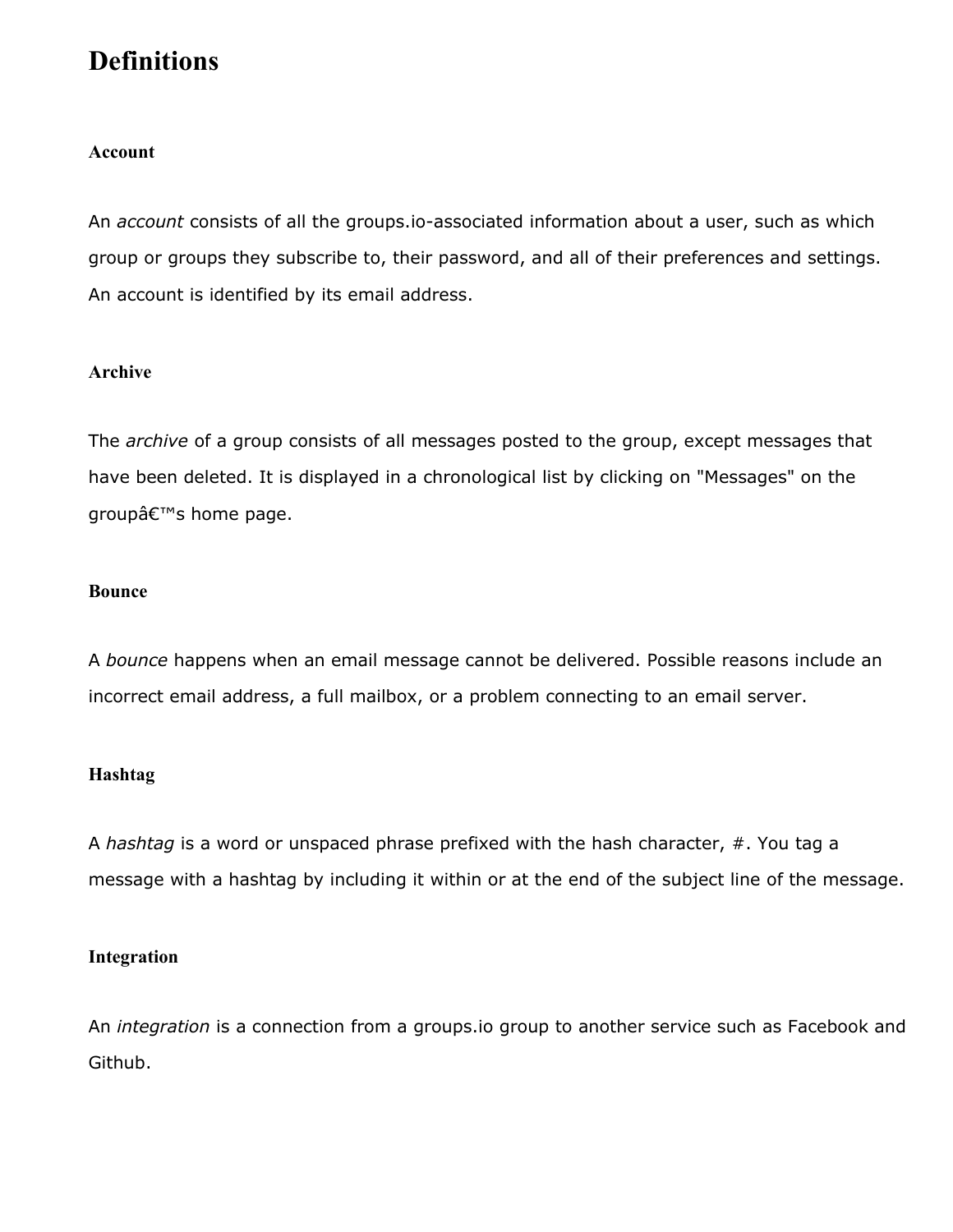### **Moderator**

A group *moderator* is a member of the group who has permission to perform certain actions to help run the group, such as approving messages or memberships, editing the archive, etc. A group may have more than one moderator.

### **Owner**

A group *owner* is a moderator who has all possible permissions, and therefore, complete control over the group. A group may have more than one owner.

### **Subgroup**

A *subgroup* is a group within another group. All of the members of subgroup are members of the group that contains it.

### **Topic**

A *topic* is a message combined with any replies to that message (and replies to those replies).

## **Features**

### **Hashtags**

A hashtag is a word or phrase containing no spaces prefixed with the hash character,  $#$ , not suffixed to another word or phrase.

### **Applying hashtags to messages**

You "tag" a message with a hashtag by including it somewhere in the subject line of the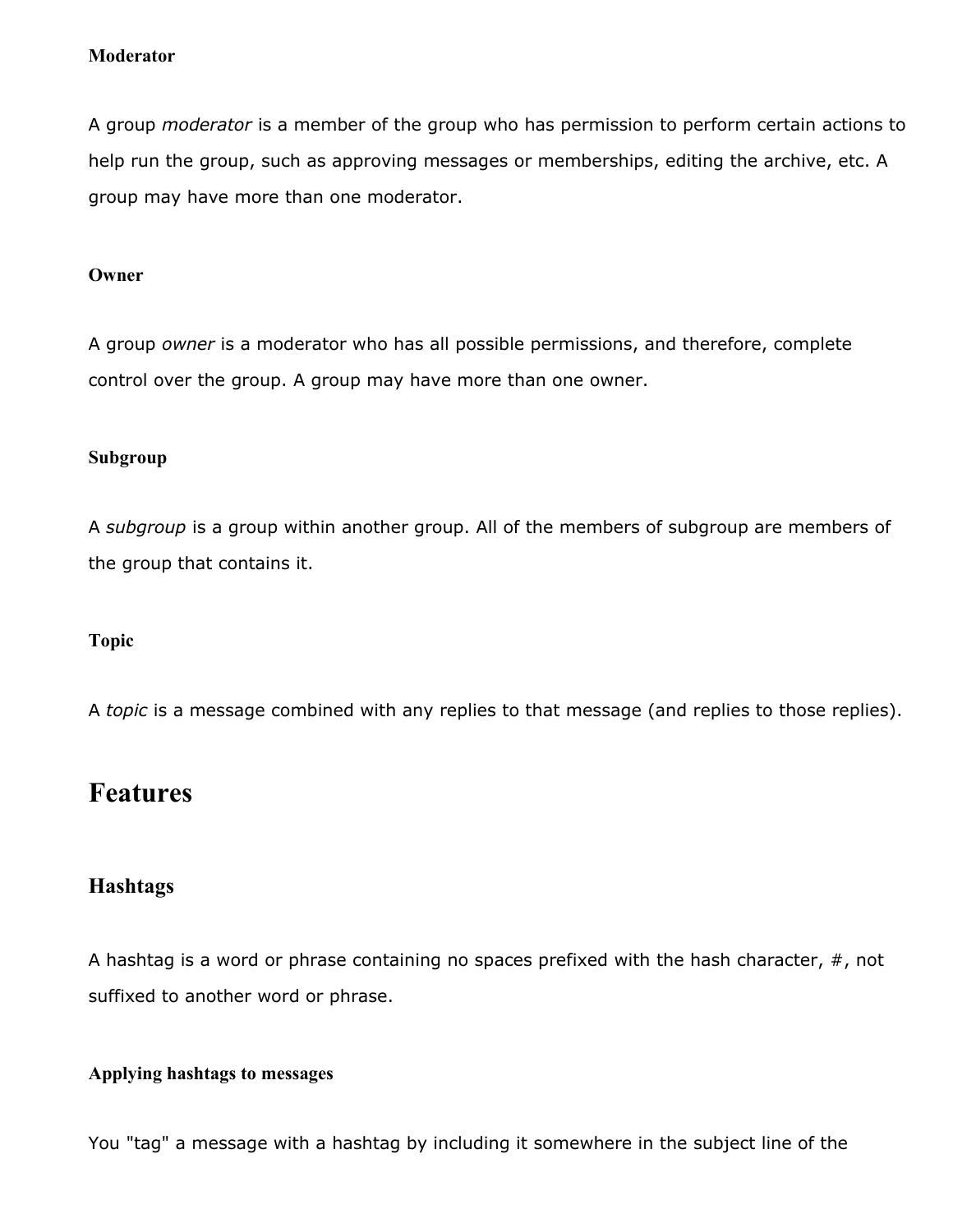message. For example:

- My name is Mark #intro
- Seeking #advice for a #rosebush with blackened leaves

Hashtags already in use in the group can be applied to a message by selecting from the "Add Tags" dropdown menu that appears below the subject line. Or, they can simply be typed into the subject line. Typing a hashtag into a subject line will create a new hashtag for the group if it did not exist before. A new hashtag can also be created by clicking on "Create Hashtag" at the bottom of the hashtag list.

A hashtag has an effect only if placed on the first message in a topic, and will be applied to all messages within the topic. (Note that although it is possible to add a hashtag to the subject of an emailed reply by editing the subject, this has no effect; the hashtag will be included in the subject line for members receiving messages via email, but will not be included in the subject line of the archived message or of any other messages within the topic.)

There is a limit of five hashtags per topic.

### **Display of hashtags in the group archive**

To make hashtags stand out better in the archive, any hashtags placed at the beginning or middle (rather than at the end) of a message $\hat{\mathbf{a}} \in \mathbb{N}$  subject will be duplicated at the end of the subject, using whatever background color was chosen for the hashtag. Thus, the subject of the message in the second example above would be displayed in the archive as

• Seeking #advice for a #rosebush with blackened leaves #advice #rosebush

#### **Uses of hashtags**

Hashtags have several uses within groups.io, including searching and controlling certain behaviors of topics and messages.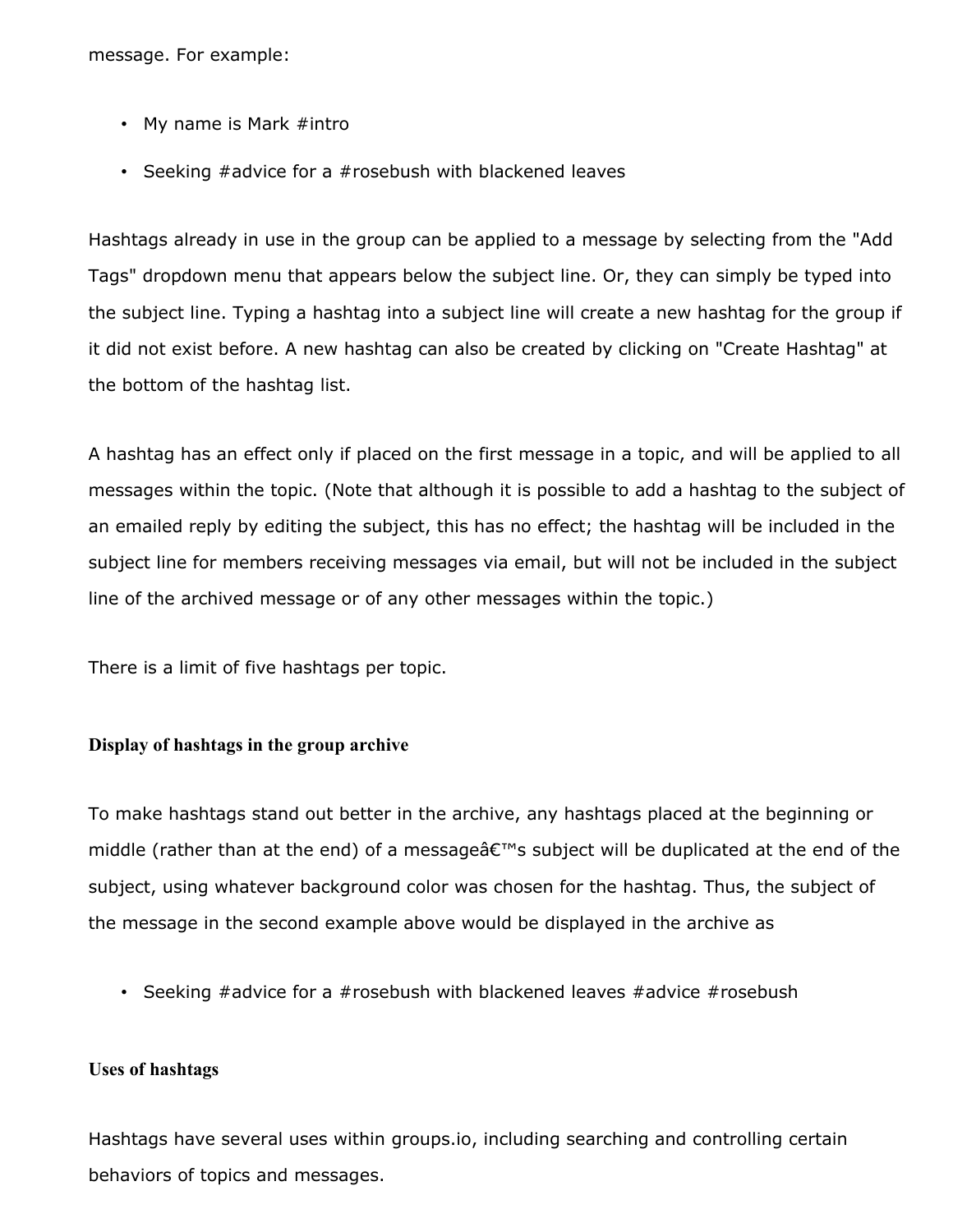**Searching:** Hashtags can be searched on to easily find all messages tagged with it. If a group uses a hashtag called #intro for new member introductions, for example, then clicking on it in the hashtag list will produce all messages in which new group members have introduced themselves.

**Muting:** Group members who read their messages via email can click on "Mute" for any hashtag at the bottom of the email to stop receiving messages tagged with that hashtag. (Note: hashtags set to "Special" cannot be muted. See below.)

**Automatic time-out:** If a hashtag's Topic Duration is set, topics tagged with it will be deleted (or, if specified, locked) after that period of time. This can be a useful feature when a topic will be obsolete after a certain amount of time, for example messages about items for sale.

**Special notices:** If a hashtag is set to Special, all messages tagged with it, including the original message in the topic and all replies, will be sent as Special Notices. Note: hashtags set to Special cannot be muted. Also, only moderators and owners can send Special Notices. If a normal subscriber replies, their message will be sent as a normal message.

**No Email:** If a hashtag is set to No Email, all messages tagged with it will be posted to the web but not sent out as emails.

**Moderated:** If a hashtag is set to Moderated, messages sent to topics tagged with it will require approval by a moderator.

**Replies Unmoderated:** If a hashtag is set to Replies Unmoderated, messages in reply to topics tagged with it will be unmoderated, even if members who reply are moderated or the group itself is moderated.

**Locked:** If a hashtag is set to Locked, topics tagged with it will be locked upon creation.

**Reply to sender:** If a hashtag is set to Reply to Sender, all responses will go privately to the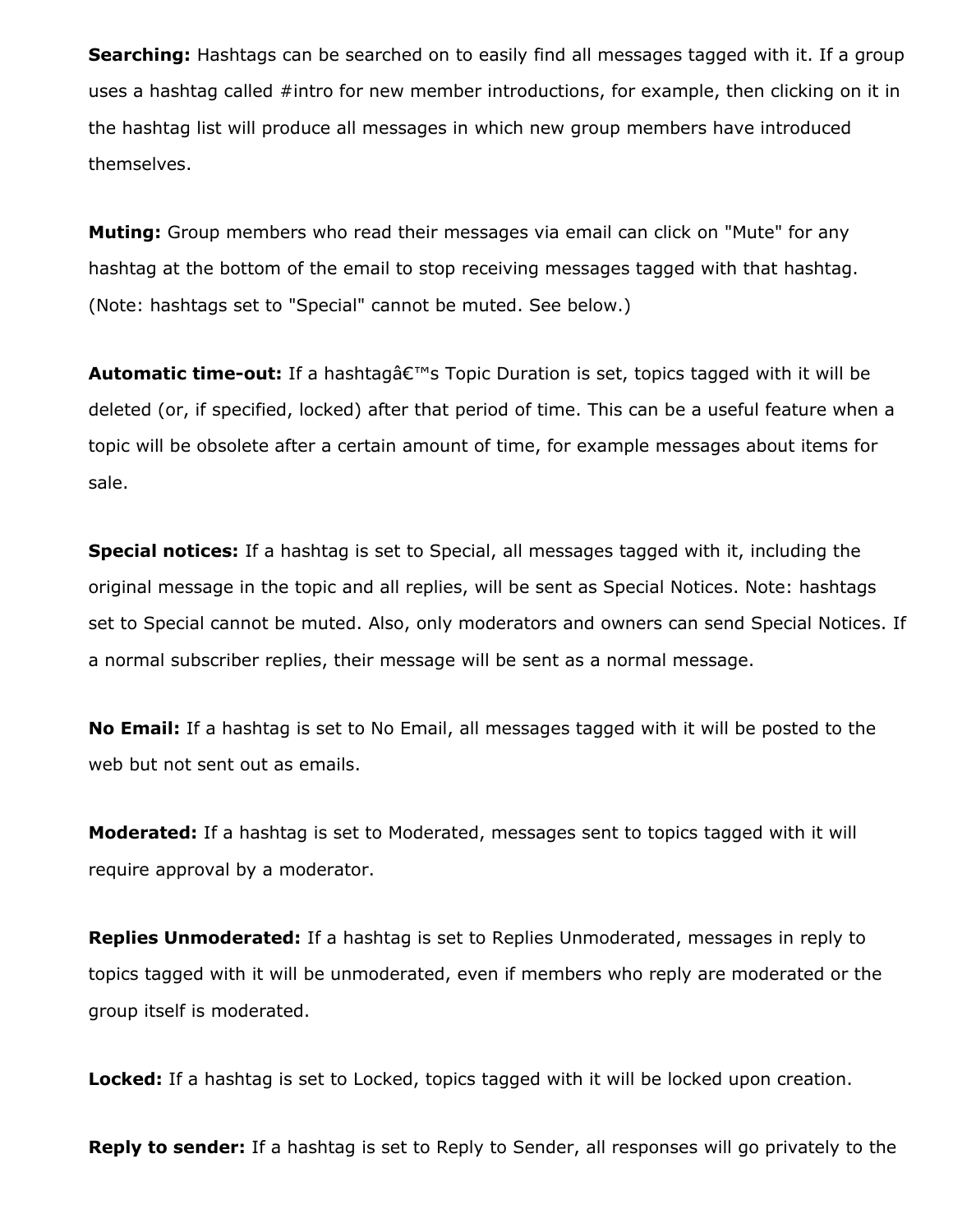sender and not to the group. Note: this setting overrides the group setting "Remove Other Reply Options" in a group set to Reply to Sender.

### **Controlling use and creation of hashtags**

**Use by moderators only:** A hashtag set to Use by Mods Only can be applied to messages only by moderators. This can be useful for sending administrative notices, for example. Such hashtags will appear in the Add Tags dropdown only if a moderator is creating the message.

A hashtag set to Use by Mods Only can be further set to Replies by Mods Only so that only moderators may reply to the message.

**Requiring hashtags:** In a group set to Hashtags Required, all messages sent to a group must be tagged with at least one hashtag.

**Creating hashtags:** In a group set to Only Moderators Can Create Hashtags, only moderators will be able to create new hashtags.

### **Bounce Handling**

#### **Bounces and Types of Bounces**

When a group email sent to an account cannot be delivered, it is called a bounce.

If the bounce was caused by a problem that is expected to resolve automatically after some period of time, such as a temporarily unavailable email server, it is called a **soft bounce**. If it was caused by something that would require human intervention to fix, such as an invalid email address or a full inbox, it is called a **hard bounce**. Sometimes it is difficult for us to determine whether a bounce is soft or hard. In that case, we treat it as a soft bounce.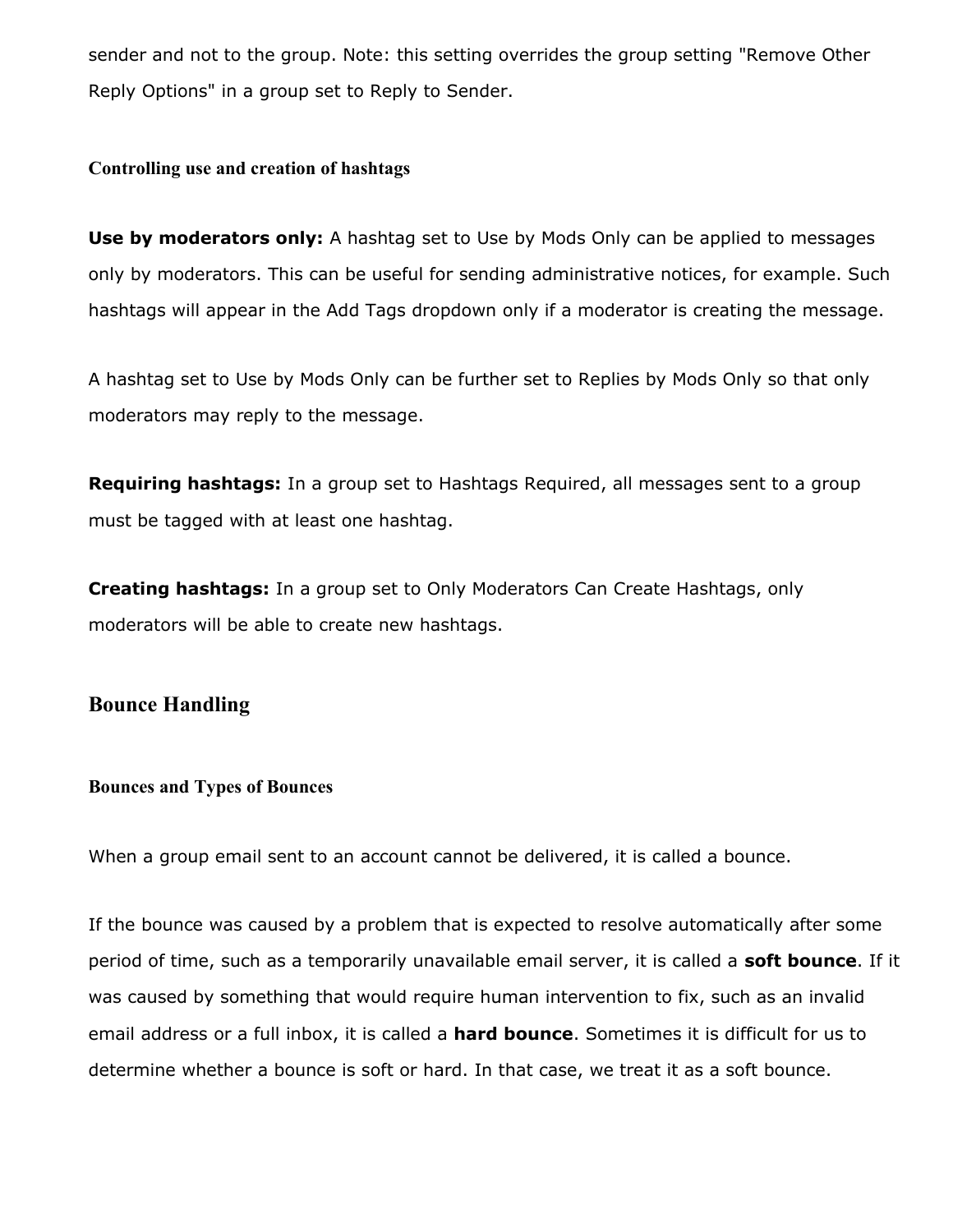#### **Overview of Bounce Handling**

The first step after we get a bounce is to try to determine, by a combination of the type of bounce and the frequency of the bouncing, whether or not the account is bouncing frequently and seriously enough to require action. If so, our second step is to set the account  $\hat{\mathbf{c}}^{\text{rw}}$ s status to **Bouncing**, stop sending group emails to it, and begin trying to reach the account holder via emails notifying them that the account is Bouncing. If there is a response to one of the notifications, the account is taken out of bounce handling and goes back to normal. But if there is no response within a certain period of time, our final step is to set the account  $\hat{\epsilon}^{\text{TM}}$ s status to **Bounced** and stop sending emails of any kind to it.

When an account is Bouncing or Bounced, we log entries in the activity logs of all its groups that email to the account is bouncing, to inform group moderators. We also display a blue "B" (for a Bouncing account) or red "B" (for a Bounced account) next to the account  $\hat{\alpha} \in \mathbb{N}$  email address in the members list of all its groups, and we include the account in the "Bouncing" member lists of its groups. (It continues to appear in the regular member lists as well.) Users themselves are notified that they are Bouncing or Bounced, and are given a chance to unbounce their account, via a banner that we display at the top of the groups.io site whenever they are logged on.

#### **Detailed Description of Bounce Handling**

When we get a bounce, we first try to determine whether it is a hard or soft bounce. If we can $\hat{\mathbf{a}} \in \mathbb{M}$  determine which it is, we treat it as a soft bounce. The account then goes through one or more of the following steps:

#### **Step 1: There has been one bounce: determine if the bouncing is serious and ongoing**

The goal in this step is to determine whether the bouncing is ongoing or serious enough for us to take action. If one of the two following two criteria hold, we conclude that it is: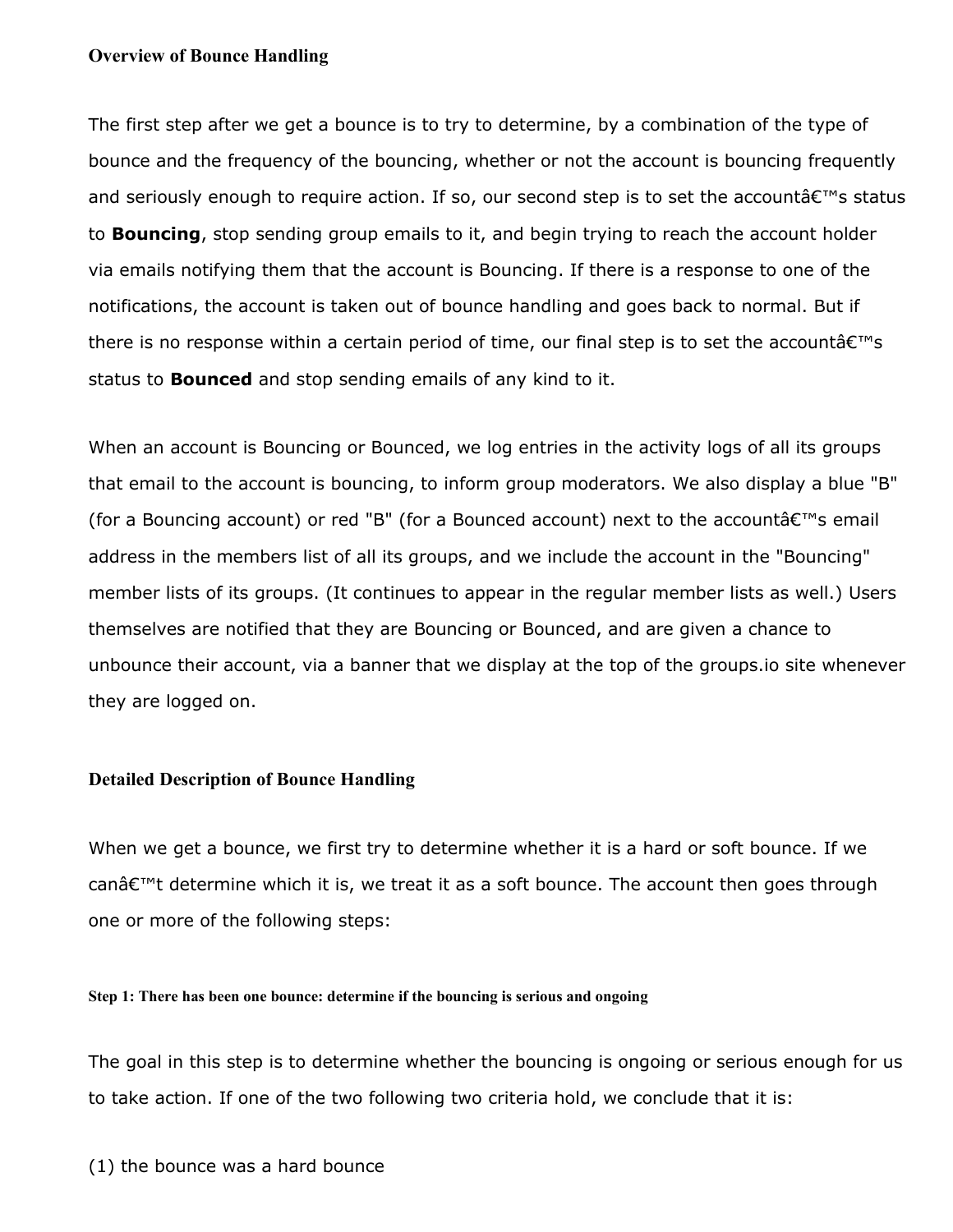(2) following the first bounce,

(a) we see either a hard bounce or a total of 4 days of soft bounces (including the day of the first bounce) for at least one group the account is subscribed to;

and also

(b) bouncing has not stopped, as determined by there being at least one bounce in every span of 4 consecutive days. (If there is a span of 4 consecutive days with no bouncing, we conclude that the bouncing has been resolved and we take the account out of bounce handling  $\hat{a}\epsilon^{\omega}$  until the next possible bounce, in which case the process starts over again.)

If either (1) or (2) hold, we conclude that the account is experiencing serious or ongoing bouncing and continue to Step 2.

Notes:

- We don $\hat{\mathcal{A}} \in \mathbb{R}^m$  conclude that bouncing has stopped after seeing one seemingly successful email delivery to the account, because emails may bounce belatedly; instead, to be on the safe side, we draw this conclusion only if there are 4 consecutive days with no bounces.
- Failing a hard bounce at the beginning, it is possible (although unlikely) for an account to stay in Step 1 for a long period of time. This could happen if the account continues to have consecutive spans of 3 days or less of soft bounces, interspersed with 1-3-day spans of no bounces, with the result that it takes a long time to show either the 4 consecutive days of zero bounces that would rule out ongoing bouncing and move the account out of bounce handling, or the 4 total days of bounces that would establish ongoing bouncing and move it into Step 2. This could be caused, for example, by an email server having ongoing but sporadic problems. But this situation would not affect the account vis- $\tilde{A}$  -vis its groups in any way, since we don $\hat{a} \in \mathbb{N}$  log or mark the account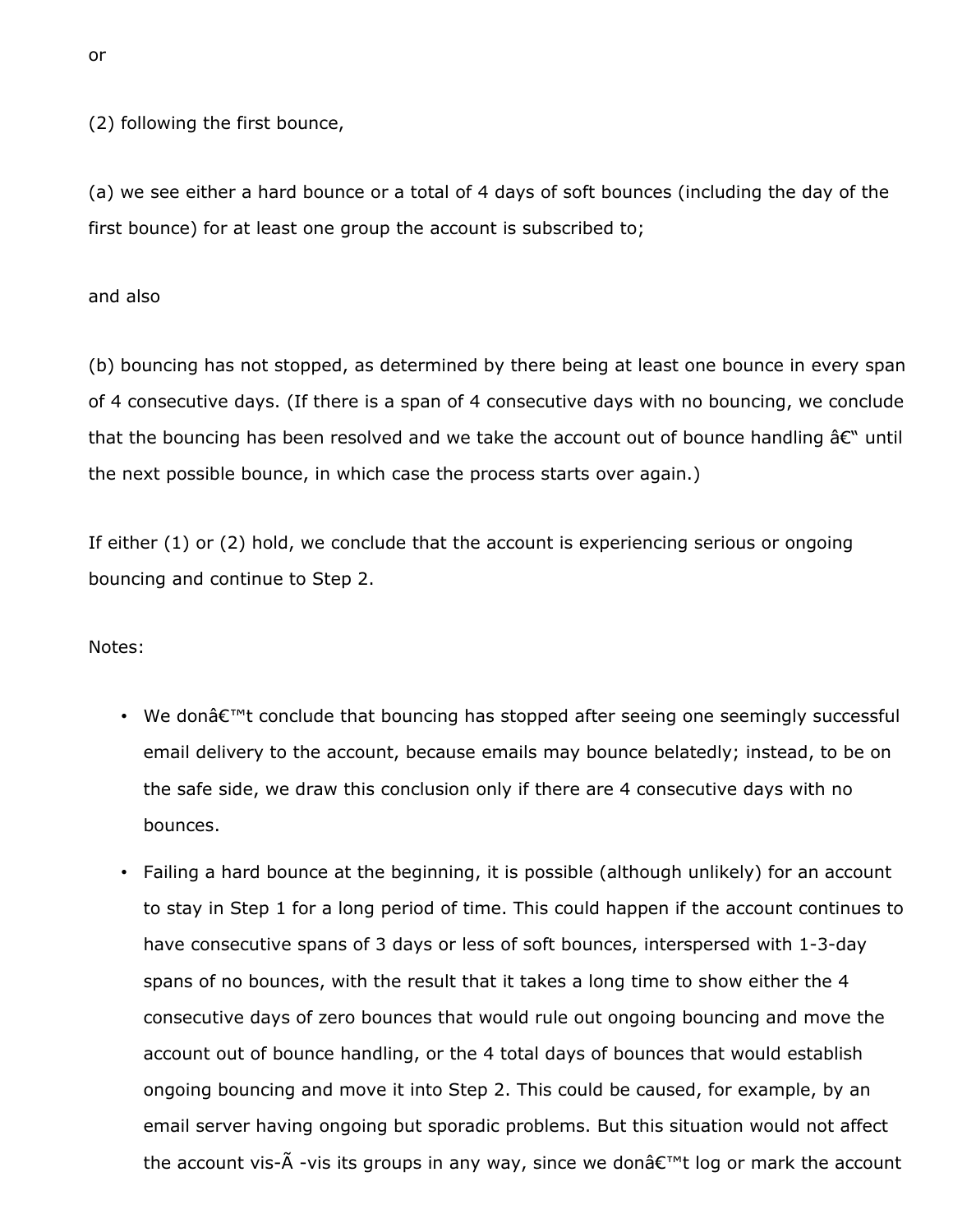as bouncing and we continue to send group emails to it (even though they are sporadically bouncing).

#### **Step 2: Log the bouncing and attempt to send bounce notifications to the account holder**

We have determined that the bouncing is serious and ongoing enough to take action. We now

- Internally set the account  $\hat{\epsilon}^{\text{TM}}$ s status to Bouncing;
- stop sending group emails to it;
- start sending bounce-notification emails (also called "bounce probes") to the account every three days for a maximum of 15 days. The bounce probes inform the account holder that their account is bouncing and contain a link allowing them to "unbounce" their account by affirmatively showing that they received the email;
- display a banner whenever the account holder is logged onto the site, containing the information that their account is bouncing and a link to click on to unbounce the account;
- display a blue uppercase "B" next to the account  $\hat{\alpha} \in \mathbb{R}^n$  email address in all of its groups;
- display the account in the Bouncing Members list in all of its groups (it stays in the regular Members list as well); and
- log the account as bouncing in the activity logs of all of its groups.

If we get a response to a bounce probe within 15 days, the account  $\hat{\theta} \in \mathbb{N}$  Bouncing status is removed, the account is taken out of bounce handling and the account goes back to normal. If there is no response within 15 days, we go to Step 3.

During this time, group moderators, who can now see that the account is bouncing, may send extra bounce probes to the account if they wish, by clicking on the Send Bounce Probe action from the member $\hat{a} \in \mathbb{M}$ s page.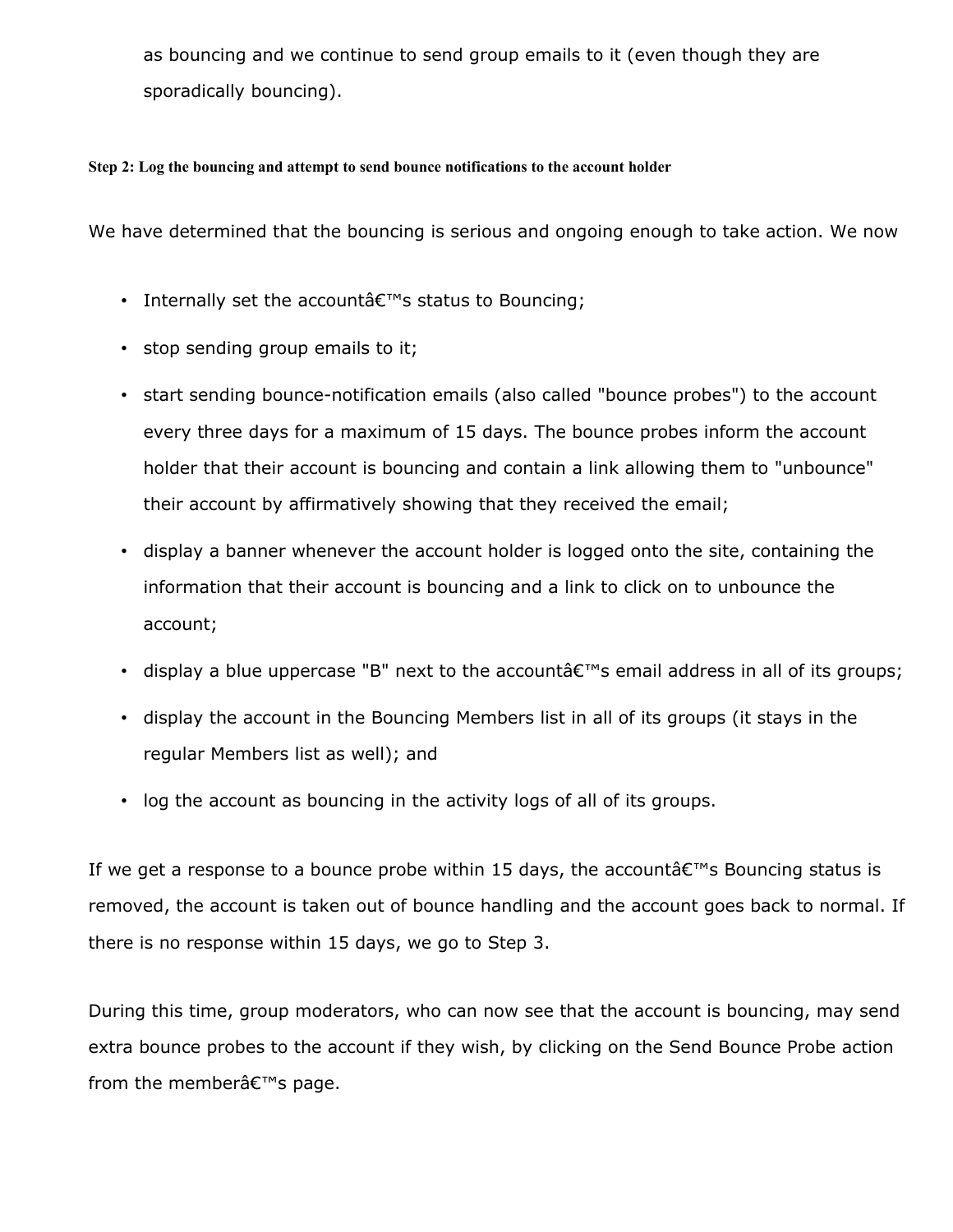There has been no response to 15 daysâ $\epsilon^{m}$  worth of bounce probes every 3 days. At this stage we

- internally set the account status to Bounced;
- continue to display a banner whenever the account holder is logged onto the site, containing the information that their account is bouncing and a link to click to unbounce the account;
- stop sending bounce probes to it; and
- change the blue "B" to a red "B" next to the account  $\hat{\theta} \in \mathbb{R}^{m}$ s email address in all of its groups.

The account now sits in virtual limbo in its groups. Group moderators may elect to issue further bounce probes to it by clicking on "Send Bounce Probe" from the member $\hat{a} \in \mathbb{N}$ s page, or they may try to reach the account holder through a different email address if one is available. Or they may decide to simply remove the account from their groups.

Note that bouncing activity information is accessible to individual users as well as group moderators. Any user can view their own bounce history by going into the Subscription page of their groups and clicking on Email Delivery History, or by going into their Account page and clicking on Recent Bounces.

### **Integrations**

Integrations allow you to connect your Groups.io group with an outside service. There are two types of integrations, Group Integrations and Member Integrations.

#### **Group Integrations**

Group integrations allow outside content to be automatically sent to your Groups.io group.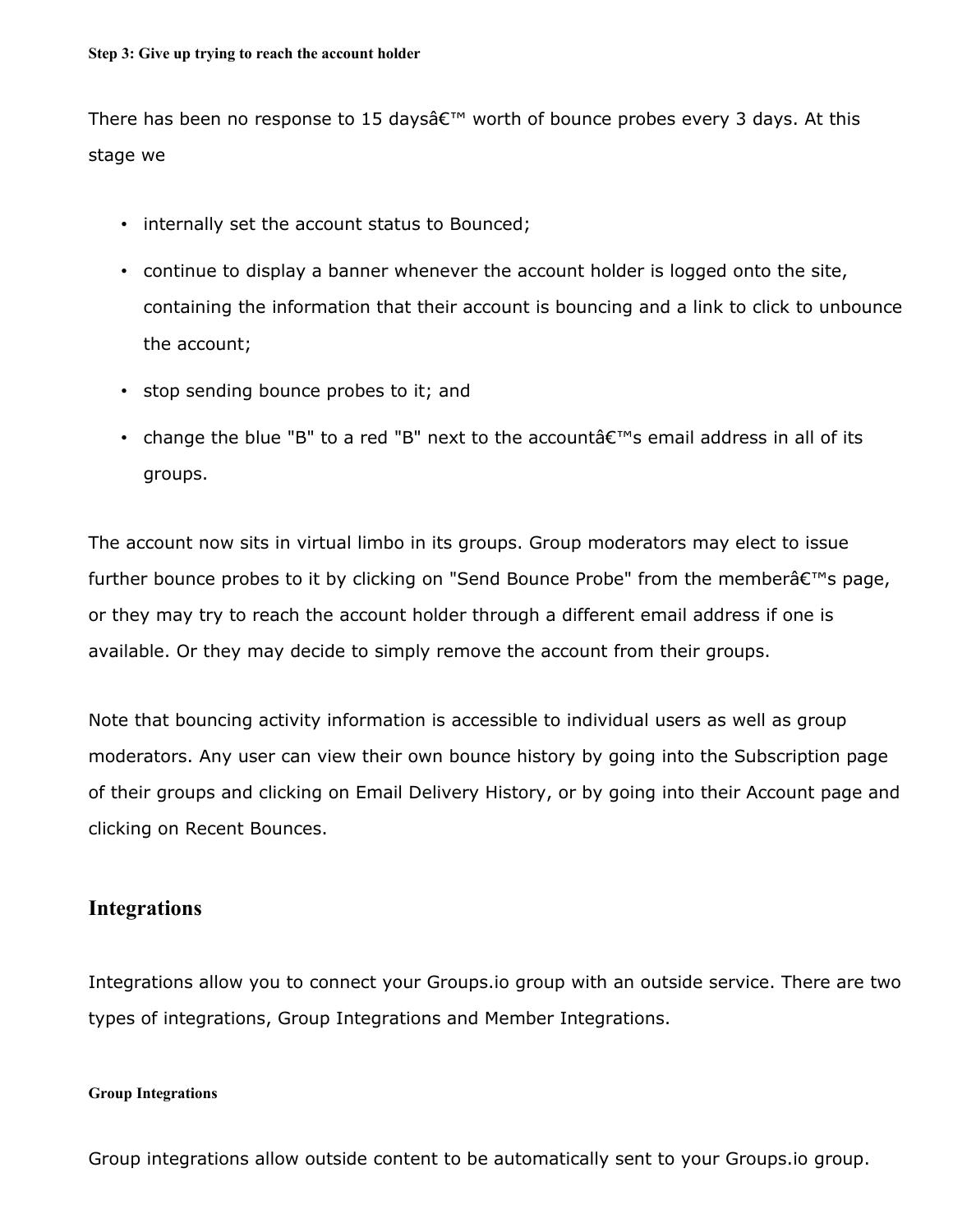Group integrations are configured by the moderators and are not controlled by the group members. Group integrations can be moderated, which means that any integration messages must be approved before they are sent to the group.

One example of a group integration is the Feed integration. The feed integration allows you to post items from RSS feeds to your group. Is there a blog associated with your group? Use the Feed integration to automatically have new blog posts be sent to your group.

Groups.io supports several different group integrations and we're always looking to add more.

#### **Member Integrations**

Member integrations allow your members to export content automatically from the group. One example of this is the Google Drive integration. With it, your members can have attachments that are sent to the group be automatically saved to their Google Drive account. There are options to specify the type(s) of attachments to save, and whether the messages should be tagged with a specific hashtag.

Member integrations are accessed in the Subscription area of the Group.

### **Member Notices**

Groups have the option of creating customized, pre-written messages, called Member Notices, that can be sent to group members at various times. Member Notices make it convenient for moderators to send commonly used messages to members under various circumstances without having to rewrite the text each time. In the case of a member-initiated event, such as a member leaving the group or joining an unrestricted group, using a Member Notice also makes it possible to have a message sent to the member automatically.

A list of these notices is on the Member Notices tab of the group's Settings page.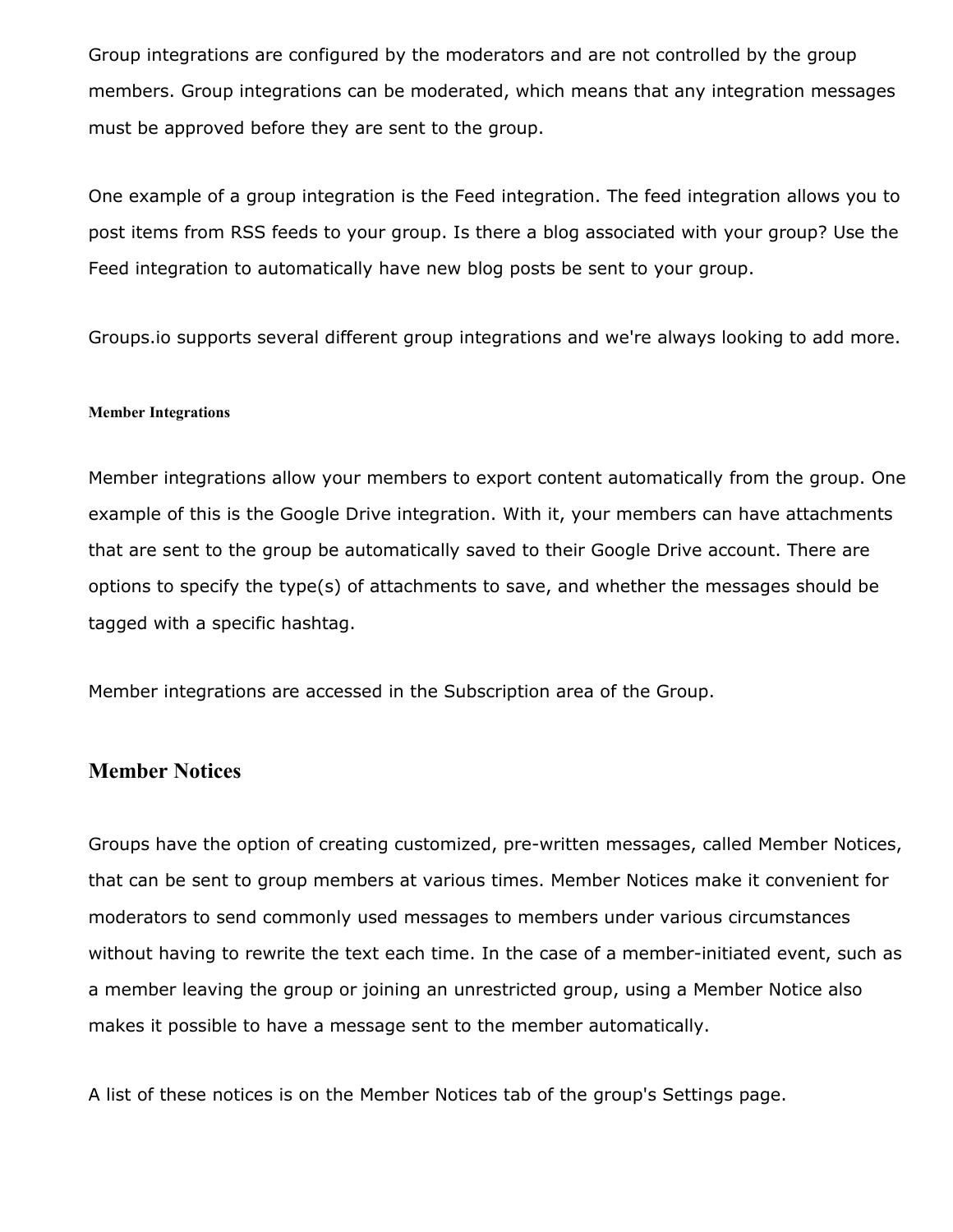#### **Creating notices**

To create a notice, click on the "New Notice" button, located at the bottom of the list of notices. The Notice Type defaults to "Welcome"; click on the right arrow to bring up the dropdown menu and pick the type you want. A default Subject (used as the subject line of the email message) and Name (used to identify the particular notice of the given type, in case you create more than one) for the type you've chosen will appear, both of which you can edit if desired. Type in the desired message body. For Welcome, Direct Add, and Invite notices, we provide default text for the message body, which will appear automatically and can be edited as desired.

Existing notices can also be edited on the Member Notices page.

You can create more than one notice of any type except Group Guidelines, of which at most one notice is allowed. To specify which notice is to be used at the time of a corresponding event, activate it by checking its "active" box. At most one notice of each type can be active at any given time. No activation is needed for Note to Member notices, because you choose which notice to use at the time of the actual event. No activation is required for the Group Guidelines notice; once created, it is active.

### **Specific notices and their usage**

Notices come in various types and are created and used in various ways.

1. The following notices are sent automatically at the time of their corresponding events:

#### **Banned Member**

Sent automatically to a member who is banned from the group. The notice marked "active" is the one sent; if there is no active notice, none is sent.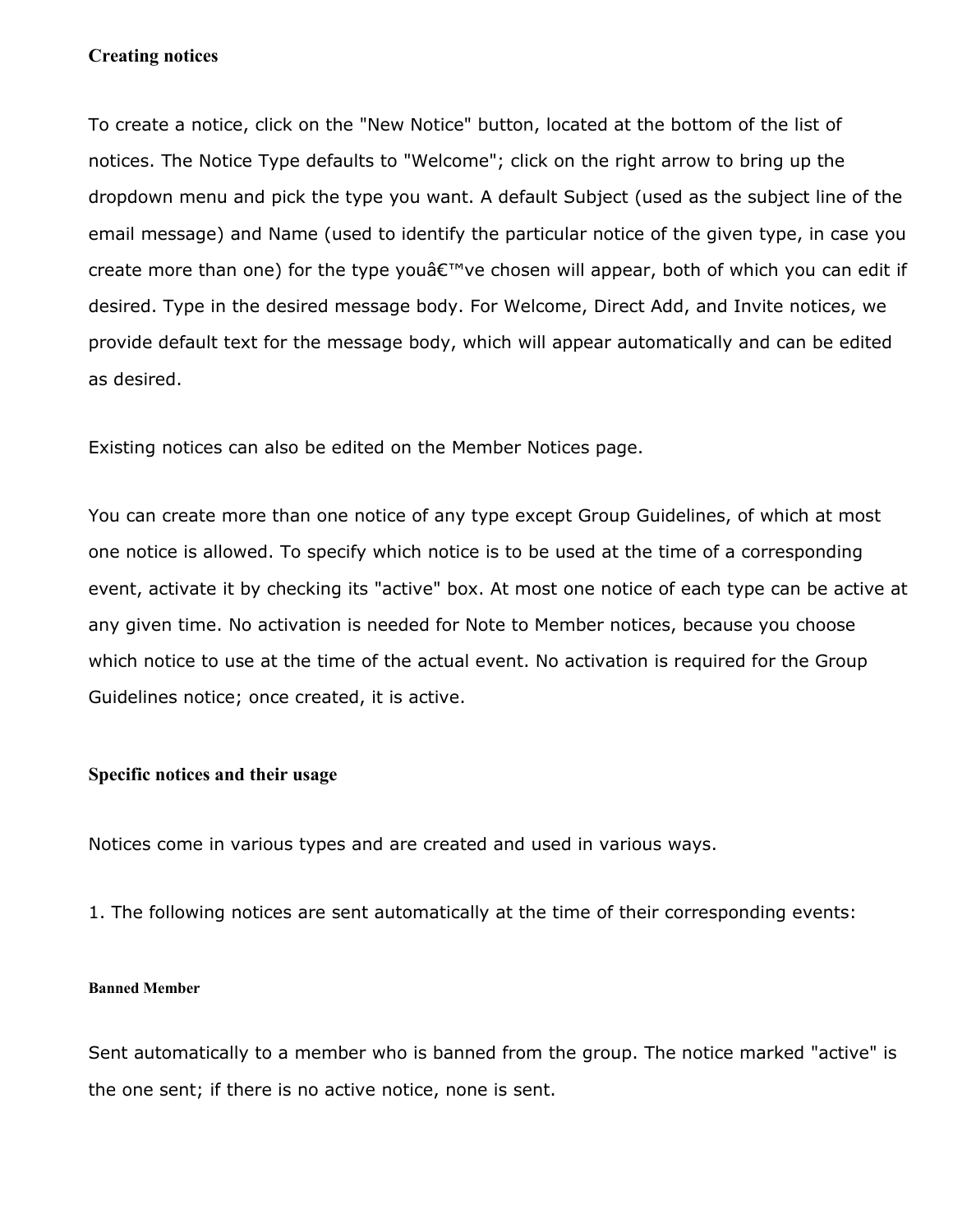#### **Goodbye**

Sent automatically to a member who leaves the group. The notice marked "active" is the one sent; if there is no active notice, none is sent. Some groups use this notice to ask the member why they left the group; responses will go to the group owner address.

#### **Pending Subscription**

Sent automatically to anyone who applies for membership in a restricted group. The notice marked "active" is the one sent; if no notice is active, none is sent. Some groups use this notice to ask a series of questions of applicants in support of their application; responses will go to the group owner address and be recorded in the member $\hat{a} \in \mathbb{N}$ s page under "+owner messages."

#### **Rejected Message**

Sent when a moderator rejects a pending message by email, using the link in a /Message Approval Needed/ notification. The notice marked "active" is the one sent; if no notice is active, none is sent.

Note: this Notice Type may also be used as the default to a web action, see below.

#### **Rejected Subscription**

Sent automatically when an application for membership in a restricted group is rejected. The notice marked "active" is the one sent; if no notice is active, none is sent.

#### **Removed Member**

Sent automatically when a member is removed from the group. The notice marked "active" is the one sent; if no notice is active, none is sent.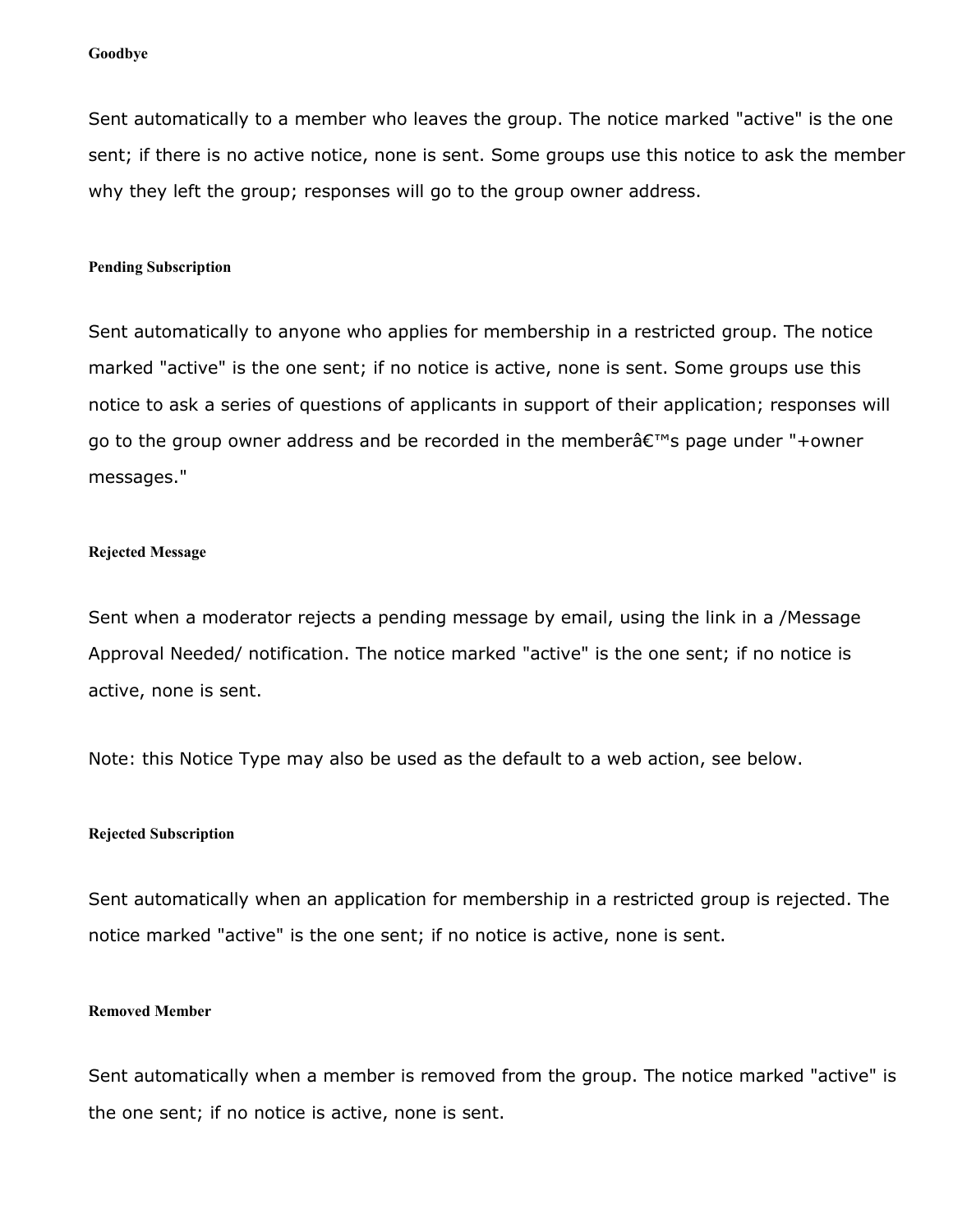Sent automatically to members who join an unrestricted group, or whose membership in a restricted group has been approved. A Welcome notice is always sent to new members. If the group has not created and activated a custom notice, we activate and send a default.

2. The following notices are used in a slightly different way. Instead of being sent completely automatically, each is used as the default text of a message to the member at the time a moderator initiates the corresponding event, and can then be edited if desired by the moderator before finalizing the event:

#### **Direct Add**

Message sent when a moderator direct-adds someone to a premium or enterprise group. The active notice, if any, is used as the initial text and can be edited for one-time use during the Direct Add process. A Direct Add notice is always sent; if the group has not created and activated a custom notice, we activate and use a default.

#### **Invite**

Message to be sent when a moderator invites someone to the group. The active notice, if any, is used as the initial text and can be edited for one-time use if during the Invite process. An Invite notice is always sent; if the group has not created and activated a custom Invite notice, we activate and use a default.

#### **Rejected Message**

Sent when a moderator rejects a pending message from a moderated member or in a moderated group or topic. When a moderator rejects a pending message by email, the notice marked "active" is the one sent. When a moderator rejects a pending message by web the text box for the rejection notice is initially left empty. The moderator can write the entire message by hand or choose one of the Rejected Message notices as initial text.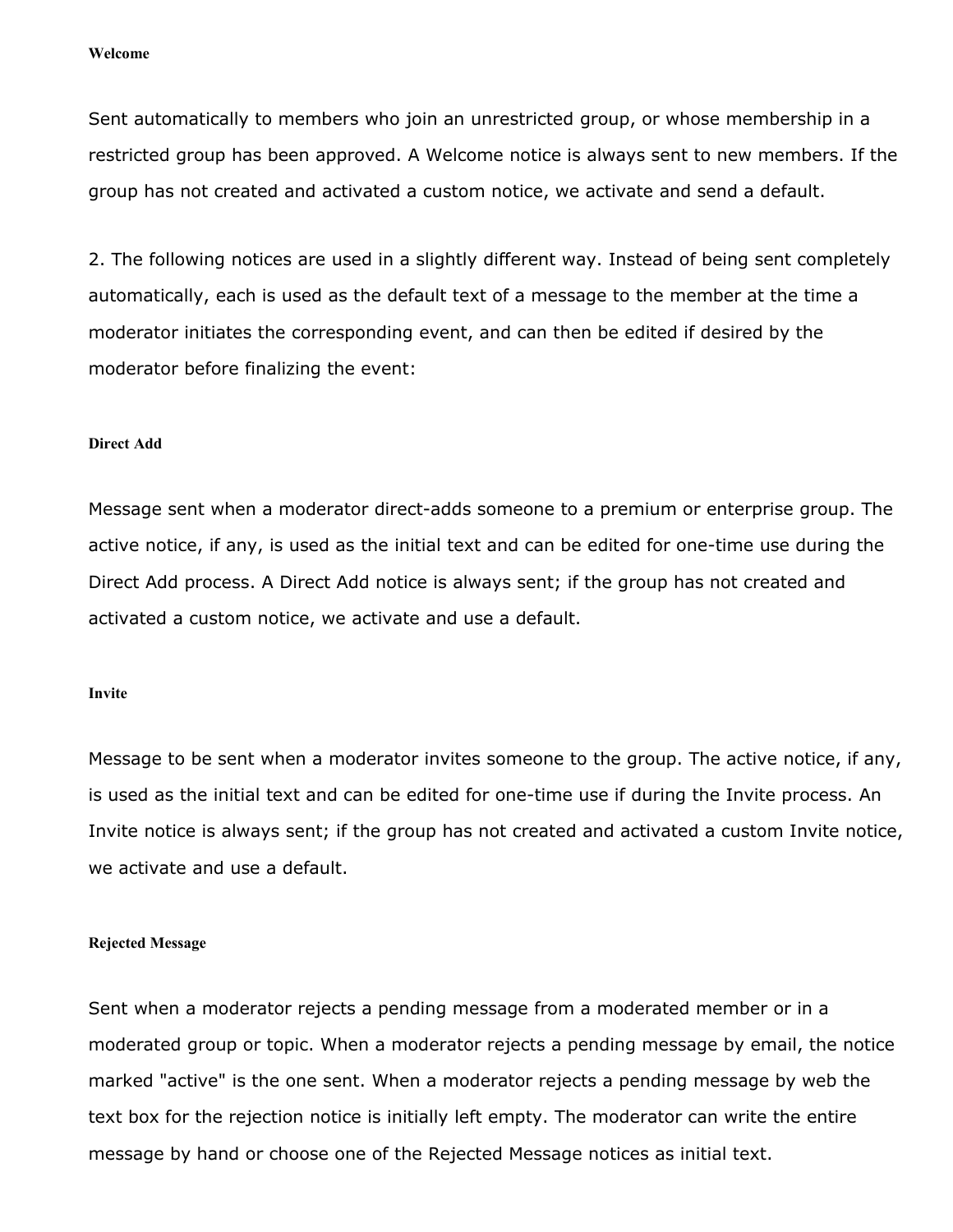Note to Member notices are pre-written messages on any subject that can be sent at any time to a member, or group of members, using the Send Message feature from either the member page or the member list. To send one, instead of filling in the message subject and text on the Send Message screen, select "Notices" and use the dropdown to select the one you want. It can then be edited for one-time use if desired.

### 3. A special case: Group Guidelines

The Group Guidelines notice is a unique type that provides a convenient and versatile way to communicate and maintain the group  $\hat{\theta} \in \mathbb{N}^n$  posting and conduct quidelines, if any. It has the following features and options:

- can be sent automatically on the first of each month as a message to the group, with an option to include members subscribed via Special Notices Only
- can be sent automatically to all new group members
- can be sent manually by a moderator to a group member at any time, in case the member needs a review of the guidelines
- appears under its own "Guidelines" tab at left on the group  $\hat{\theta} \in \mathbb{N}$  pages, with an option to be visible either by group members only or by the public

Unlike the other notice types, a group can create at most one Group Guidelines notice. If created, a Guidelines tab will automatically appear on the group home page. The rest of the features are optional and are specified as follows when creating or editing the notice:

**Subject** - the subject line of the message as it appears in the group archives, if mailed monthly to the group.

**Email subject**  $\hat{a}\in\mathcal{C}$  the subject line of the email when the notice is sent to a group member separately from the monthly message to the group.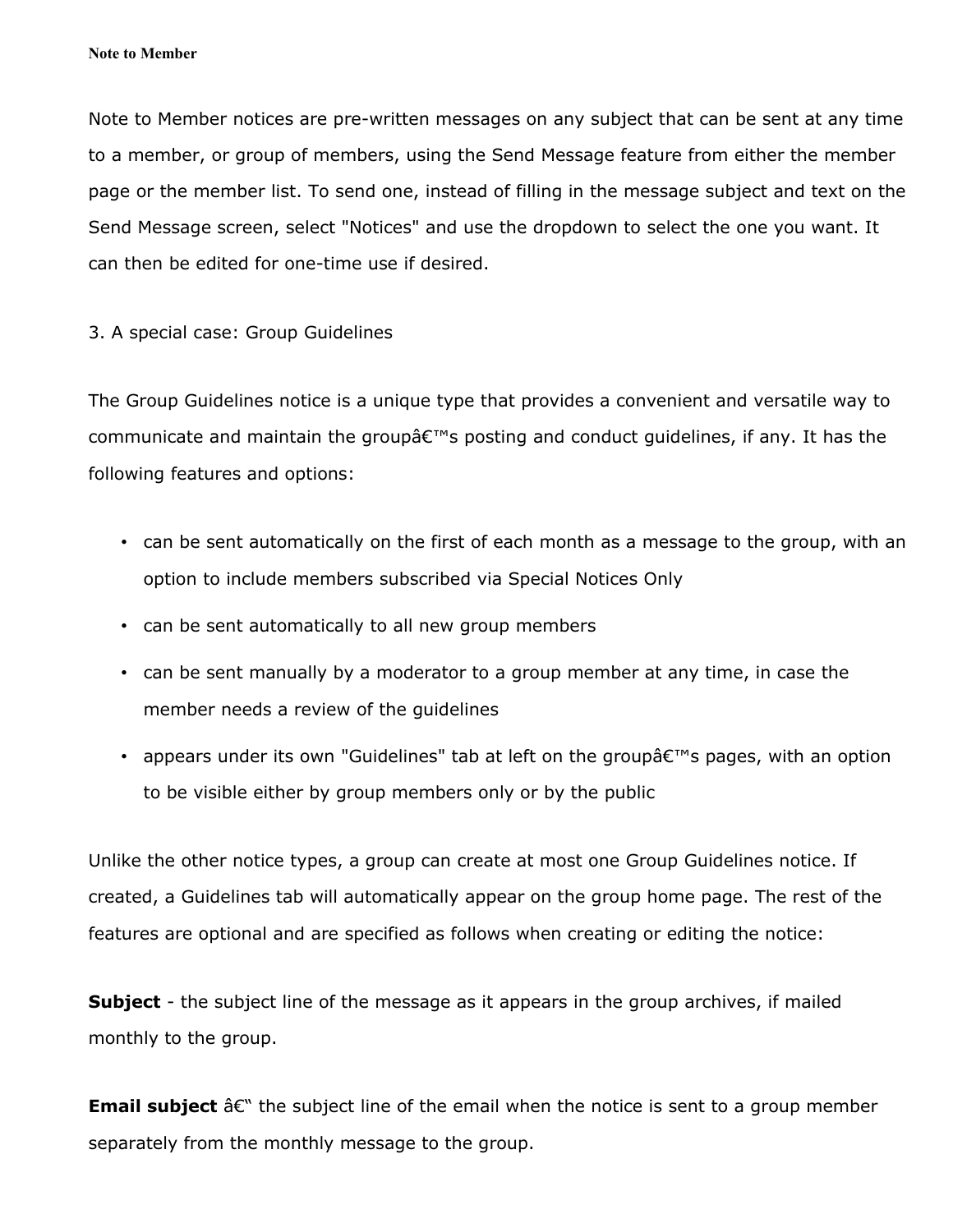**Private** - if this box is checked, the Guidelines tab on the group  $\hat{a} \in \mathbb{N}$  home page will be visible only to group members. If unchecked, the tab will be visible to the public.

**Send on Join** - if this box is checked, the Guidelines will be sent automatically via email to new members

**Send monthly to the group** - if this box is checked, the Guidelines will be sent as a message to the group on the 1st of each month. Note: we send the message with the #guidelines hashtag, which, if it doesnâ $\varepsilon^{\text{TM}}$ t already exist, is created with a topic duration of one month, causing the archived message to be automatically deleted after one month in deference to the next monthly message. The hashtag is set to "Use by moderators only" and "replies by moderators only," so that no non-moderators can use the it.

**Send monthly to special** - this box appears only if "Sent monthly to the group" has been checked. If checked, the monthly Guidelines message to the group will be sent as a special notice, so that members whose email delivery option is Special Notice Only will receive it (in addition to members whose email delivery is Individual Messages). In this case, the #guidelines hashtag is also set to "Special."

### **Muting and Following**

#### **Muting Topics and Hashtags**

You can choose not to receive emails from a specific topic, or with a certain hashtag, by clicking on the "Mute This Topic" or the "Mute [#hashtag-name]" link at the bottom of any email in the topic or with the hashtag. (Note: some hashtags in a group may be coded by moderators to be unmutable.) Muting a topic or hashtag ensures that you will not receive any more of the emails from that topic or hashtag. If your Email Delivery method is Daily Summary, Plain Digest, or Full Featured Digest, your summary or digest will filter out those messages and not contain them.

When muting a hashtag, you are given the opportunity to pick which group you $\hat{\mathsf{a}} \in \mathbb{M}$ re muting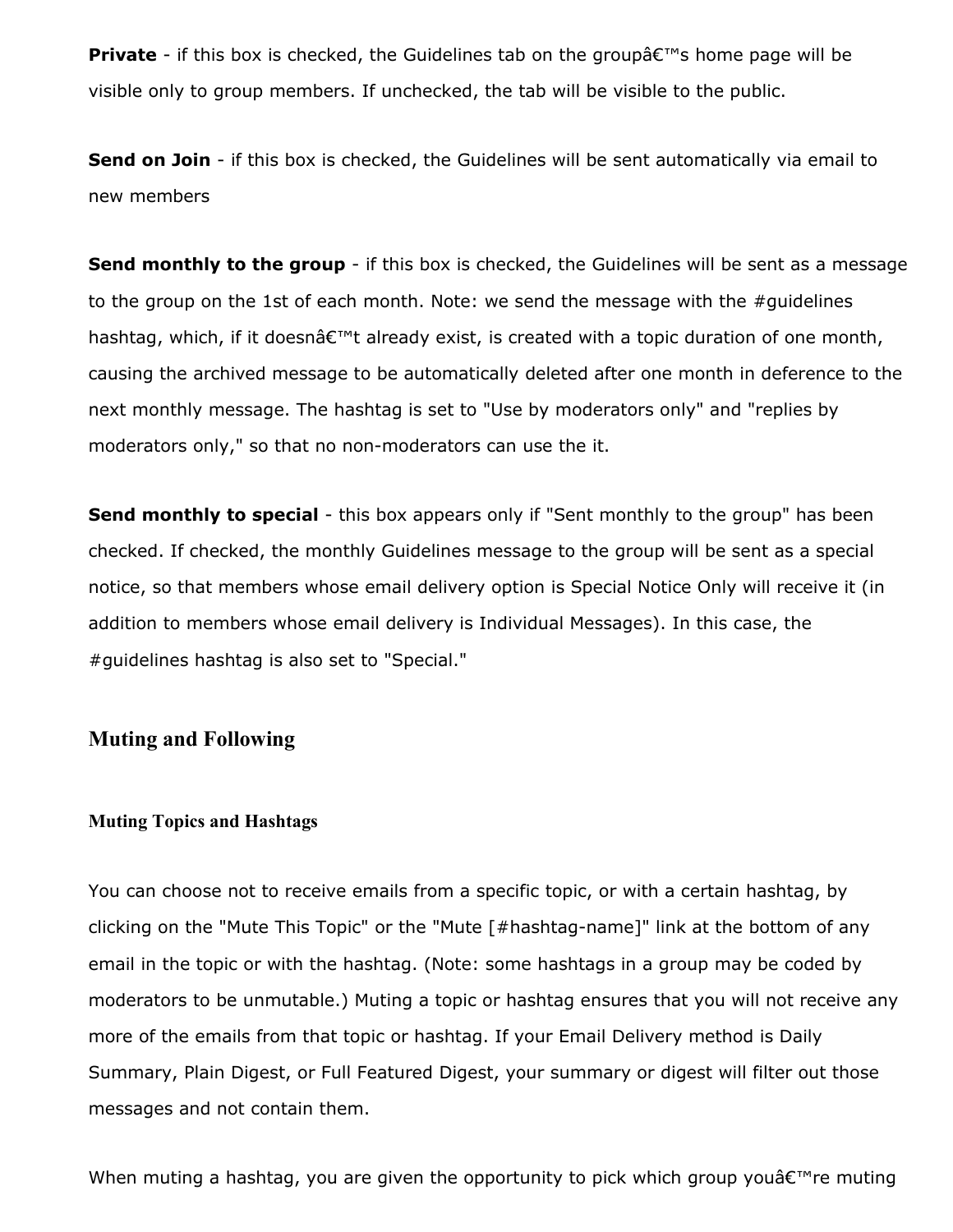it in (in case the hashtag exists in more than one of your groups). You will also be able to specify a duration for the muting, for example, "Forever," "One Hour," etc.

You can see all the topics and hashtags you have muted by going to the home page groups.io and clicking on "Muted" under either "Topics" or "Hashtags," respectively. You can also mute a new hashtag by going to the list of muted hashtags ("Muted" under "Hashtags") and clicking on "+Mute a New Hashtag."

### **"Unmuting" a Topic or Hashtag**

To "unmute" a topic or hashtag you have muted, go the groups.io home page, click on "Muted" on under either "Topics" or "Hashtags," respectively, to bring a list of the ones you have muted, click on the topic or hashtag you want to unmute, and click on "Unmute This Topic" or "Unmute This Hashtag," respectively.

### **Following Topics and Hashtags**

Instead of excluding topics and hashtags by muting them, you can start from the ground up, picking out exclusively the ones you want to receive by "following" them.

To set up your subscription for following topics or hashtags, click on "Advanced Preferences" from your Subscription page, and under "Message Selection," select "Following Only." You can also click on "First Message Also," which will ensure that in addition to messages in topics you specifically follow, you also receive the first message in any new topic. A second option, "Auto Follow Replies," will add to your "Followed" list any topic you start or reply to.

After you $\hat{a} \in \mathbb{N}$  ve set up your delivery to "Following Only," you can pick the topics and/or hashtags you want to follow. The methods for following topics and following hashtags are slightly different from each other: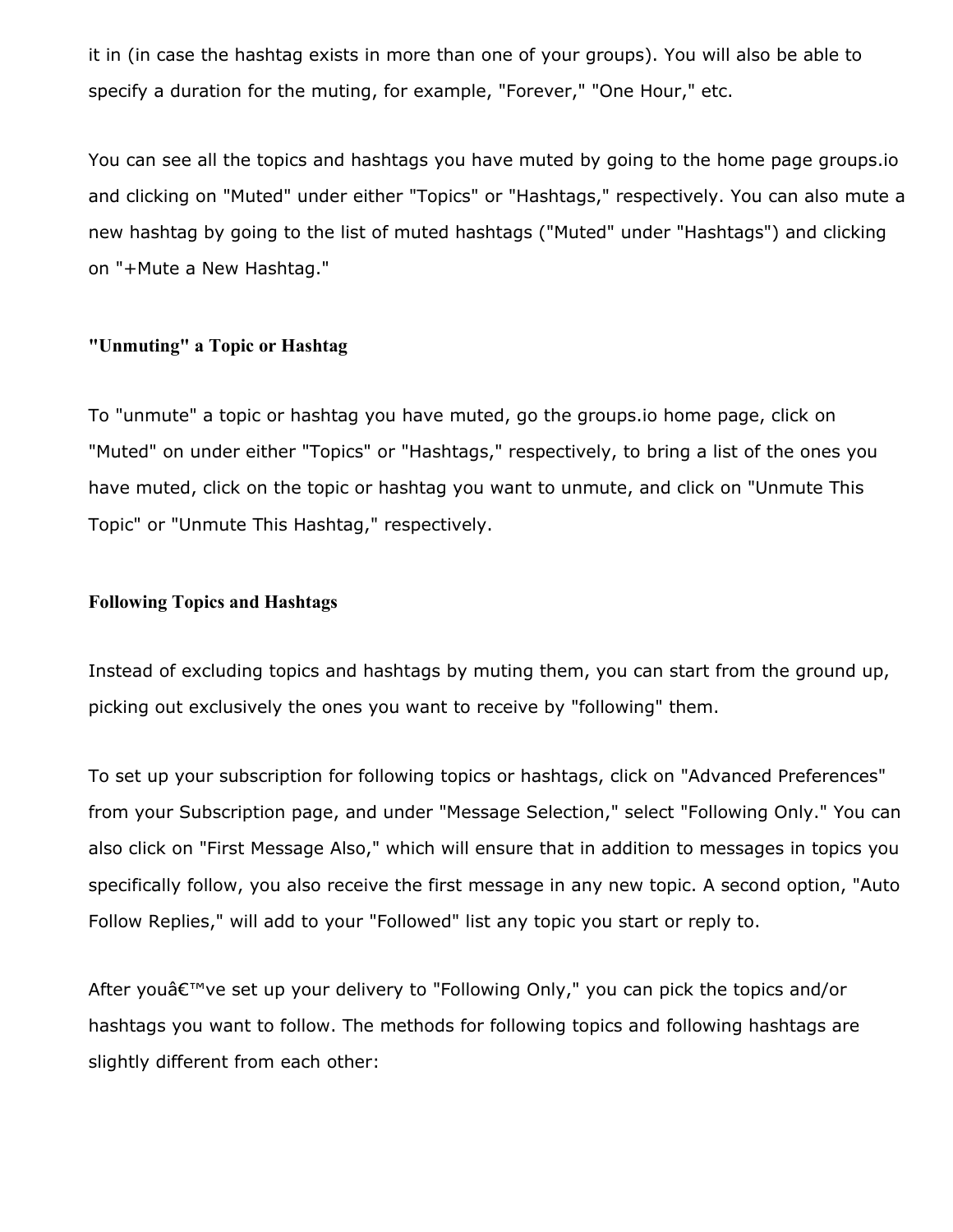To follow a topic, go to the home page groups.io. Under "Topics," click on "All" to bring up a list of all the topics in the totality of your groups. To follow a topic, click on it, and then on "Follow This Topic."

#### **Following a Hashtag**

To follow a hashtag, go to the home page groups.io. Under "Hashtags," click on "Muted," and then on "+Follow a New Hashtag." Enter the name of the hashtag (be sure to include the  $#$ sign), the group name in which you want to follow it, and the duration ("forever," "one hour," etc.). You can see all the topics and hashtags you have followed by going to the home page groups.io and clicking on "Followed" under "Topics" or "Hashtags," respectively.

### **Unfollowing Topics and Hashtags You Have Followed**

There are two ways to unfollow a topic or a hashtag you have followed. You can click on "Unfollow This Topic" or "Unfollow [#hashtag=name]" at the bottom of any email in the topic or with the hashtag, respectively. Or, you can go to the home page groups.io, find the topic or hashtag in your "Followed" list, click on it, and then click on "Unfollow This Topic" or "Unfollow This Hashtag."

### **Subscription Options**

Groups.io offers several options to control how much, if any, email to receive from your groups. To change your subscription, go to Your Subscriptions page and then click the link in the Delivery column for the group you're interested in changing.

#### **Email Delivery**

The Email Delivery options control how you wish to receive group emails. Individual Messages will send each email individually, as soon as it's posted. Daily Digest will group the days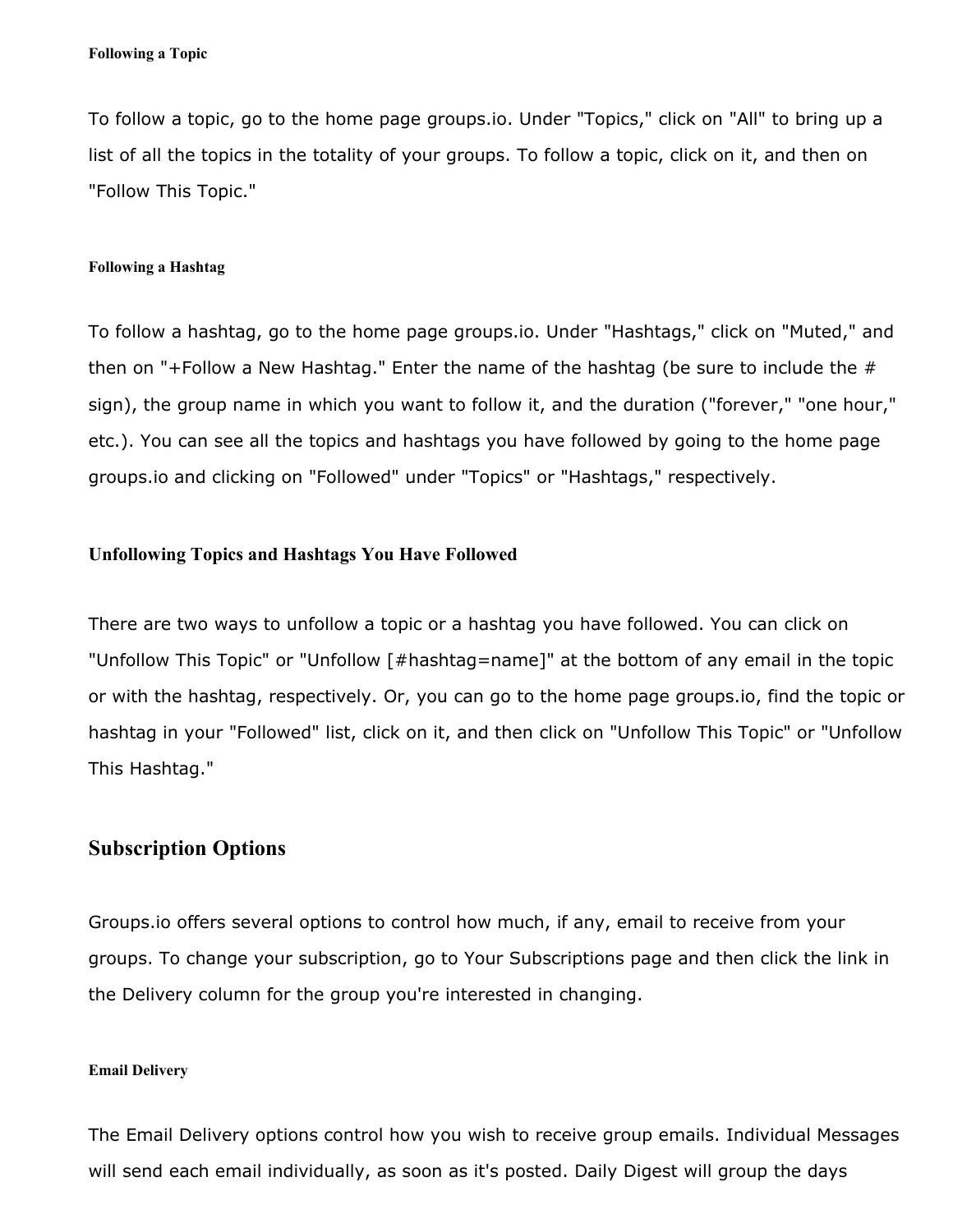messages into a single message. As soon as 12 messages are sent to the group, or every evening, whichever comes first, a digest message will be sent to you. You can also opt to not receive any email.

### **Advanced Preferences**

Clicking Advanced Preferences will expose additional options. These options filter the types of emails that you will receive.

### **Muting and Following**

In addition to the above subscription options, you have the option to mute individual discussion threads and hashtags. In the footer of each email is a link to mute the thread. And from the website, you can mute hashtags.

### **Subgroups**

Groups.io supports subgroups. A subgroup is a group within another group. When viewing your group on the website, you can create a subgroup by clicking the 'Subgroup' tab on the left side. The email address of a subgroup is of the form subgroup@subdomain.groups.io.

Subgroups have all the functionality of normal groups, with the exceptions that to be a member of a subgroup, you must be a member of the parent group, and you cannot invite people to join subgroups.

Once a person is a member of the parent group, they can subscribe directly to the subgroup if it's permitted, they can be added directly to the subgroup, or they can ask to join the subgroup if it is restricted.

# **FAQ**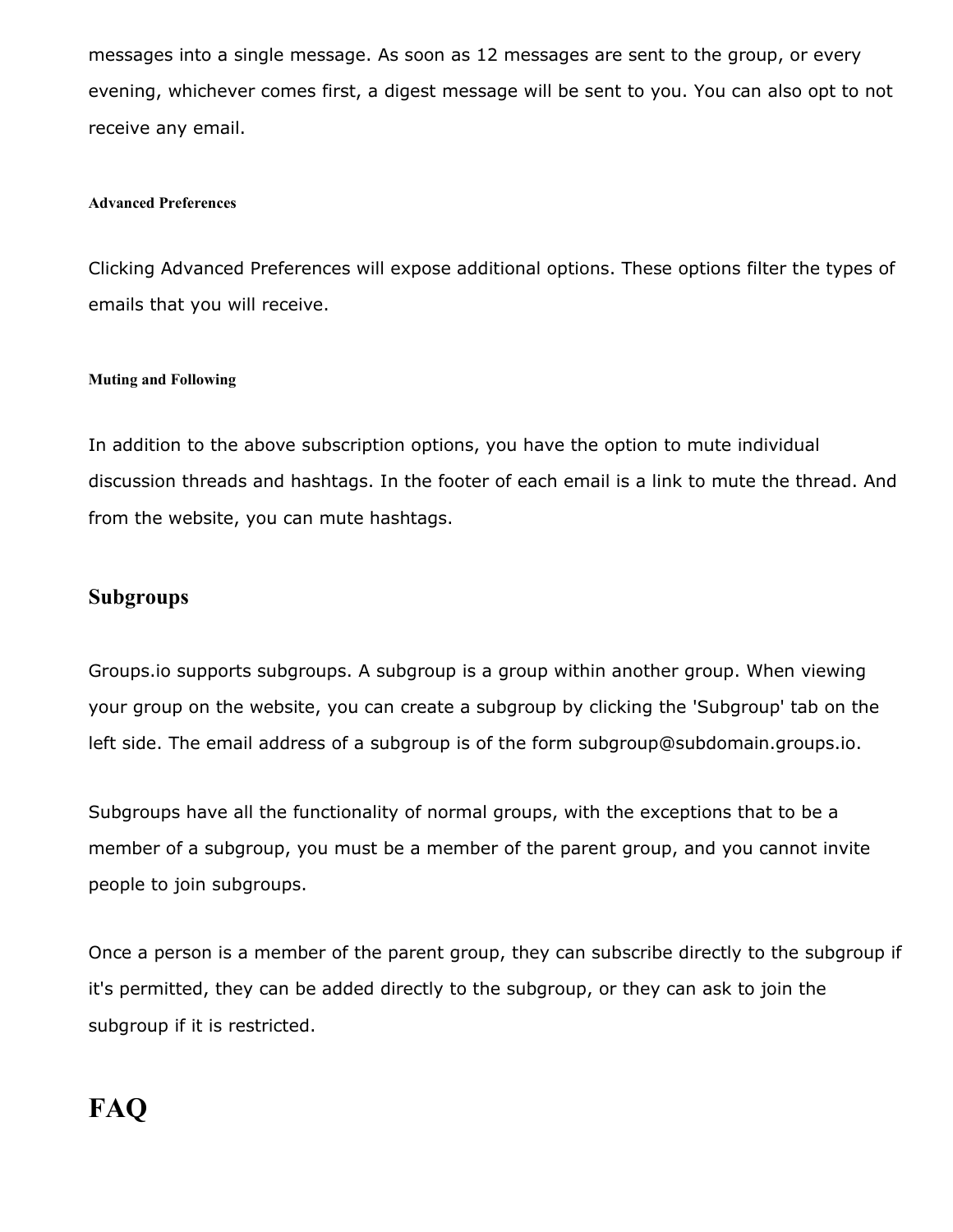### **How Can I Change My Email Address**

To change your email address, log into Groups.io. Then look for the dropdown in the top right corner of the page, which will be either your name or email address. Click that and then click Account.

On the edit profile page, you can change your email address. Once you do so, you will receive a new confirmation email. Once you reply to that, you will be all set.

If the email address you wish to change to is already a registered member on Groups.io, a page will come up explaining the account merge process and verifying that you would like to merge your accounts.

### **I Have Forgotten My Password/I Don't Have A Password**

To log in without a password, go to [the login page](https://groups.io/login) and click the 'Email me a link to log in' button. Once you enter your email address, you'll immediately be sent an email with a link that will automatically log you into Groups.io. You will stay logged in for up to 30 days, unless you log out. You can then set a password if you wish, or you can continue to utilize the Email me a link to log in function to log in when needed.

### **I Am On Gmail And I Don't Like Getting Copies Of My Messages**

To turn off duplicate emails, log into your account. Then look for the dropdown in the top right corner of the page, which will be either your name or email address. Click that and then click Account. From your Account page, click the Preferences sidebar tab. Look for the 'I always want copies of my own messages' checkbox and uncheck that. Then click the Update Preferences button.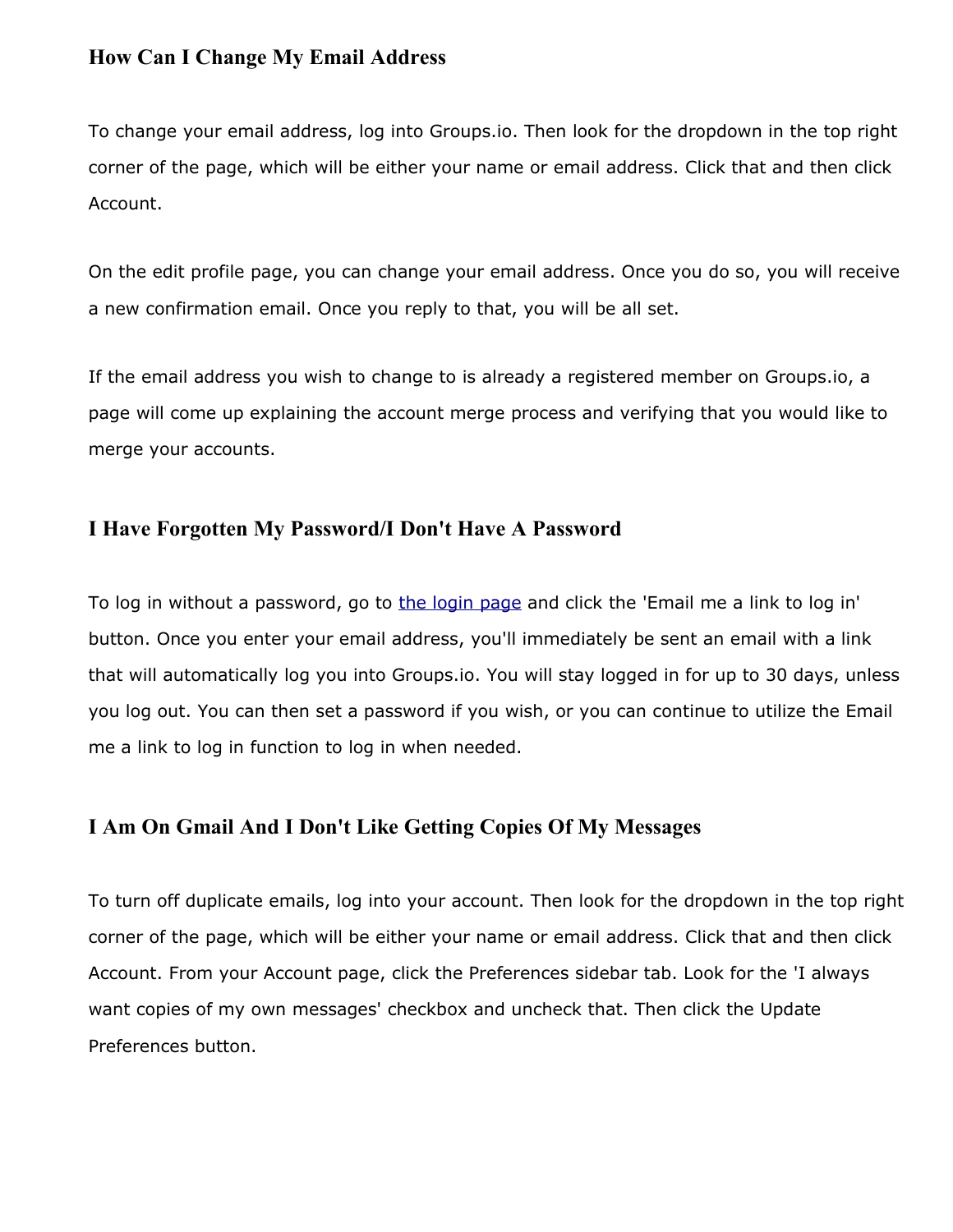### **I Never Received My Confirmation Email**

Please check your spam folder to see if the confirmation email ended up there. We can confirm your account for you if you wish, but if you're not receiving emails from us, it won't do much good.

### **How Do I Change The Cover Photo For My Group?**

To change the cover photo for your group, go to the Settings page under the Admin menu dropdown. Then click the Cover Photo button at the top of the page.

### **Why Are Emails From Some People Changed To Be 'via Groups.io'?**

The reason that some email addresses are changed to be 'via Groups.io' is because of something called DMARC. Some email services, like Yahoo and AOL, have set up their DMARC profiles so that we have to change all their users' email addresses to this form, otherwise the messages would bounce. This is not limited to Groups.io, all email groups services have to do this.

### **How Can I Delete My Group?**

To delete your group, go into the Settings page for your group. At the bottom of the page is a Delete Group button. Click that and follow the instructions.

Once you delete your group, the group name will not be able to be reused for some time. If you're interested in renaming your group instead, you can do that through the Settings page as well.

### **How Can I Delete My Account?**

We're sorry to see you go, but we will be happy to delete your account. Note that we will not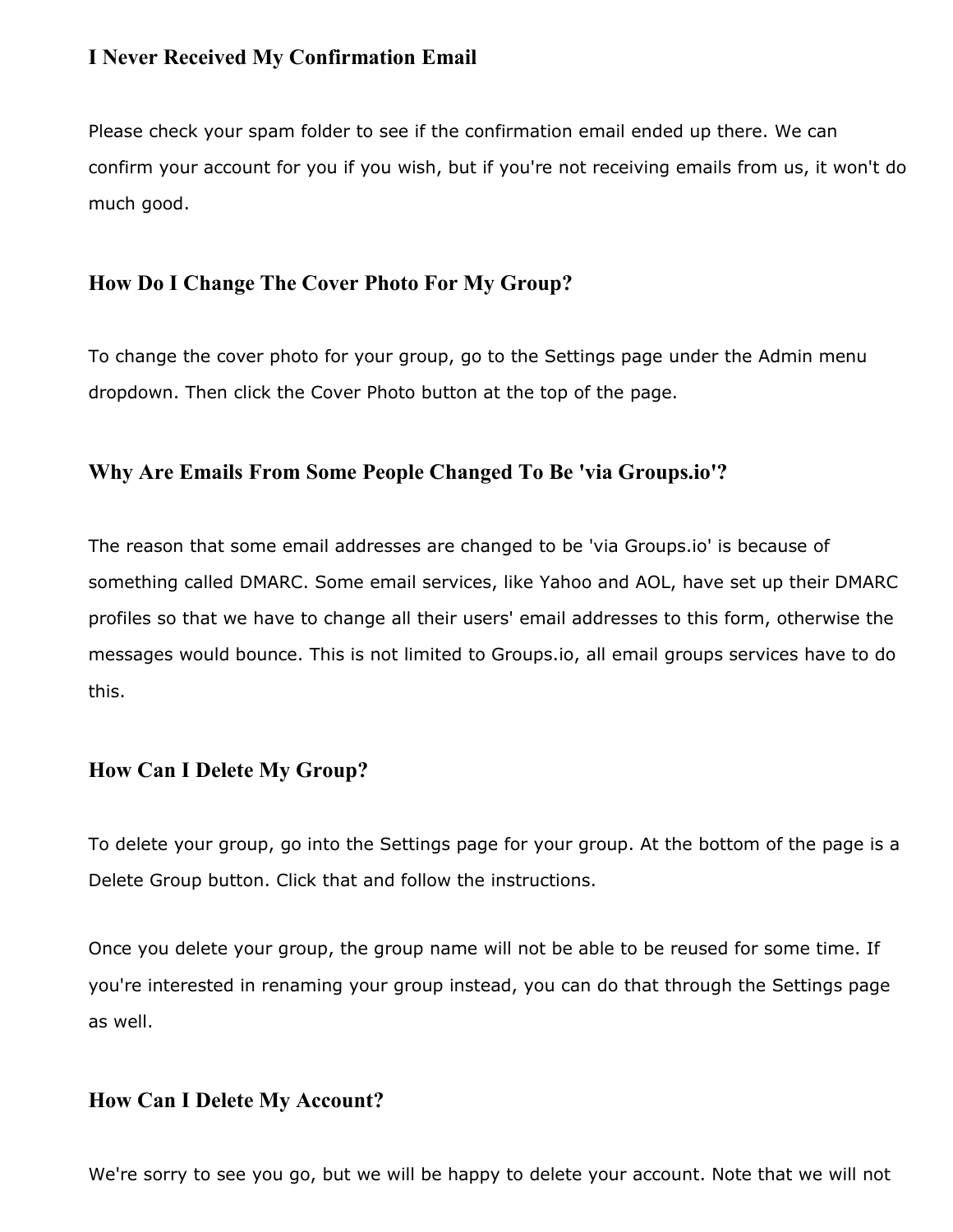be able to delete your account if you are the only owner of at least one group. If that's the case, you should either transfer ownership to someone else, or delete the group before requesting that your account be deleted. To delete your account, [click here.](https://groups.io/deleteaccount)

### **What Is Counted Towards The Storage Limits For My Group?**

The following are counted towards the storage limits for your group:

- Files
- Photos
- Images in databases
- Images in wiki pages
- Message attachments

Messages themselves are not counted towards the storage limits, only any attachments.

### **How Do I Set Up A Signature For My Account?**

To set a signature for your account, go to the Subscription page for your group (it's the 'Subscription' tab in the left hand sidebar when viewing your group). On the subscription page, look for the 'Use Signature For Web Posting' checkbox and check that. Then you will be able to add a signature. Once complete, click the Save button at the bottom of the page to save your changes.

### **How Can I Add Moderators To My Group?**

Groups.io supports groups with multiple moderators and owners, along with a full permissions system. To add someone as a moderator, they must first be a member of your group.

Navigate to the group on Groups.io and click on Admin/Members in the left sidebar. From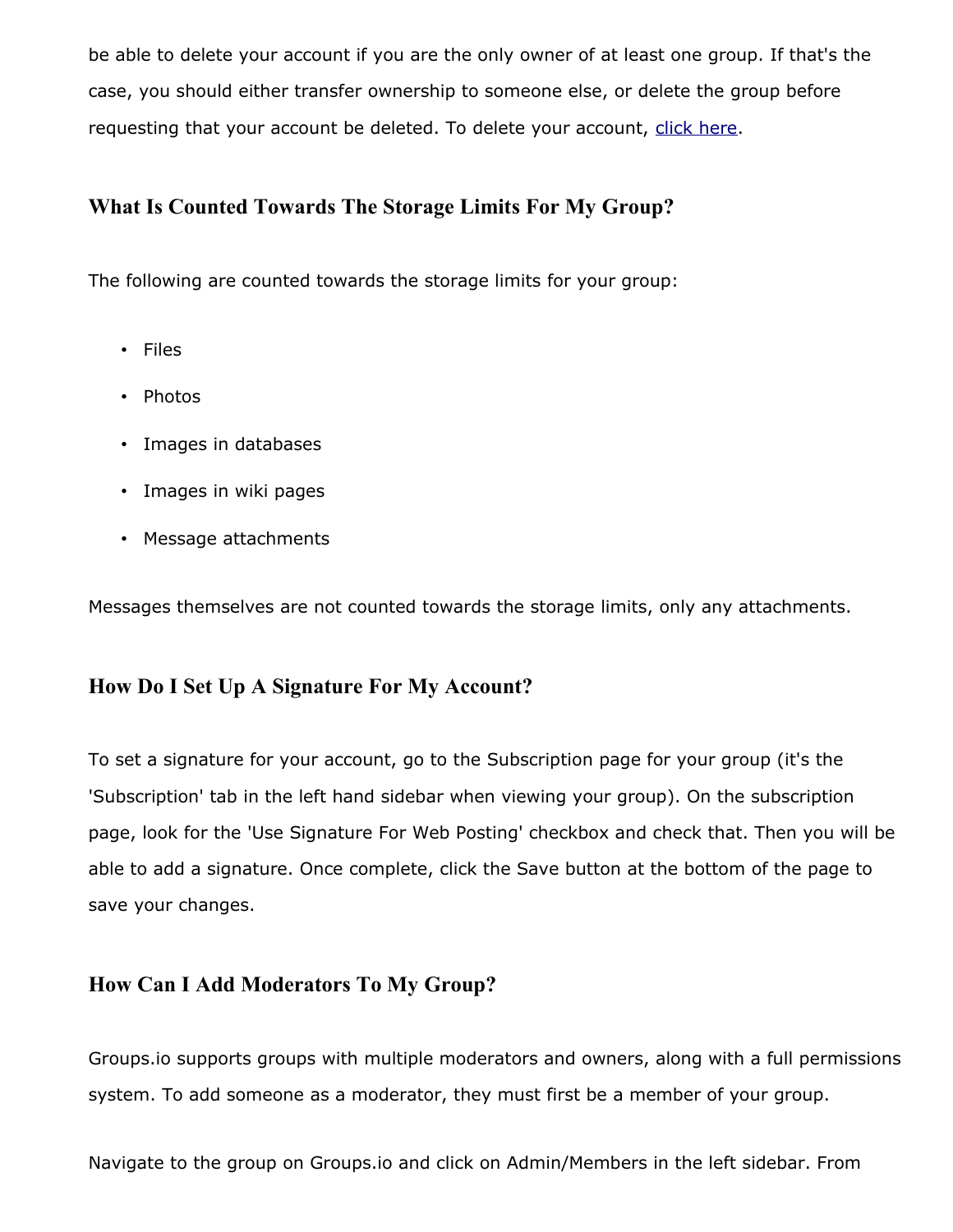there, click on the member you would like to make a moderator. After opening the record of the person to be made a moderator, click on the selector "Role". It offers three options: Owner, Moderator, and Member. Select moderator. Click "save" at the bottom of the screen after making your selection. Each person can have only one role; the owner has all permissions, the moderator more limited permissions.

### **How Can I Invite People To Join My Group?**

Groups.io provides an invite system, where you can submit the email addresses of your members. We will send an email invitation to each user. To join the group, each member simply has to click on the link within the invitation, or reply to the invitation.

You can track each invitation and see whether it's been accepted or not.

If you wish to directly add your members to your group without the invitation step, we offer that feature (called direct add) with our premium groups.

### **How Can I Download My Member List And Message Archive?**

On Groups.io, navigate to your group. To download your complete member list, click on the Members tab under the Admin tab in the sidebar. From there you will be able to download your member list.

To download your complete message archive, click on the Settings tab under the Admin tab in the sidebar. From there you will be able to download your message archives.

### **What Are The Available Email Commands?**

You can send a blank email to the following email addresses (substituting your group name for GROUPNAME):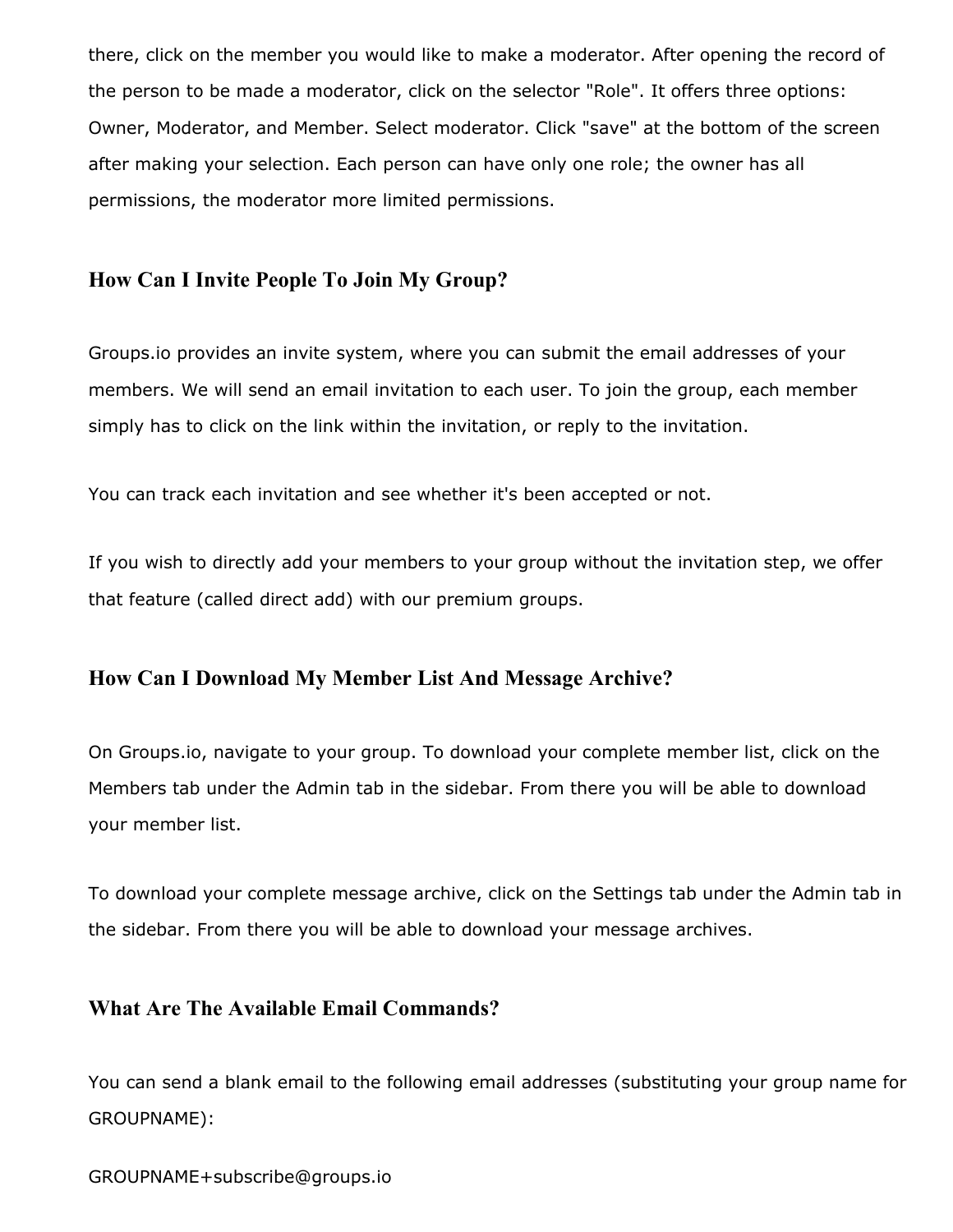To join a group

GROUPNAME+unsubscribe@groups.io

To unsubscribe from a group

GROUPNAME+help@groups.io

To receive an email containing a list of these commands

GROUPNAME+digest@groups.io

To receive plain digests instead of individual messages

GROUPNAME+fulldigest@groups.io

To receive full featured digests instead of individual messages

GROUPNAME+summary@groups.io

To receive a daily summary instead of individual messages GROUPNAME+single@groups.io

To receive individual messages instead of digests or a summary

GROUPNAME+special@groups.io

To only receive special messages

GROUPNAME+nomail@groups.io

To stop receiving messages via email (you may still read messages on the Web) GROUPNAME+owner@groups.io

To contact the owners of a group

# **Questions and Bug Reports**

Found a bug? We work hard to make sure there aren't any bugs, but some do slip past us. Please contact us at support@groups.io. Any and all information you can provide to help us reproduce the bug is appreciated.

Alternatively, if you have a question about something, the best place to start is with the [Group](https://groups.io/g/GroupManagersForum) [Managers Forum,](https://groups.io/g/GroupManagersForum) which is a collection of experienced group owners. They're great people and should be able to help.

Finally, if you have a suggestion for a new feature or improvement to the service, check out